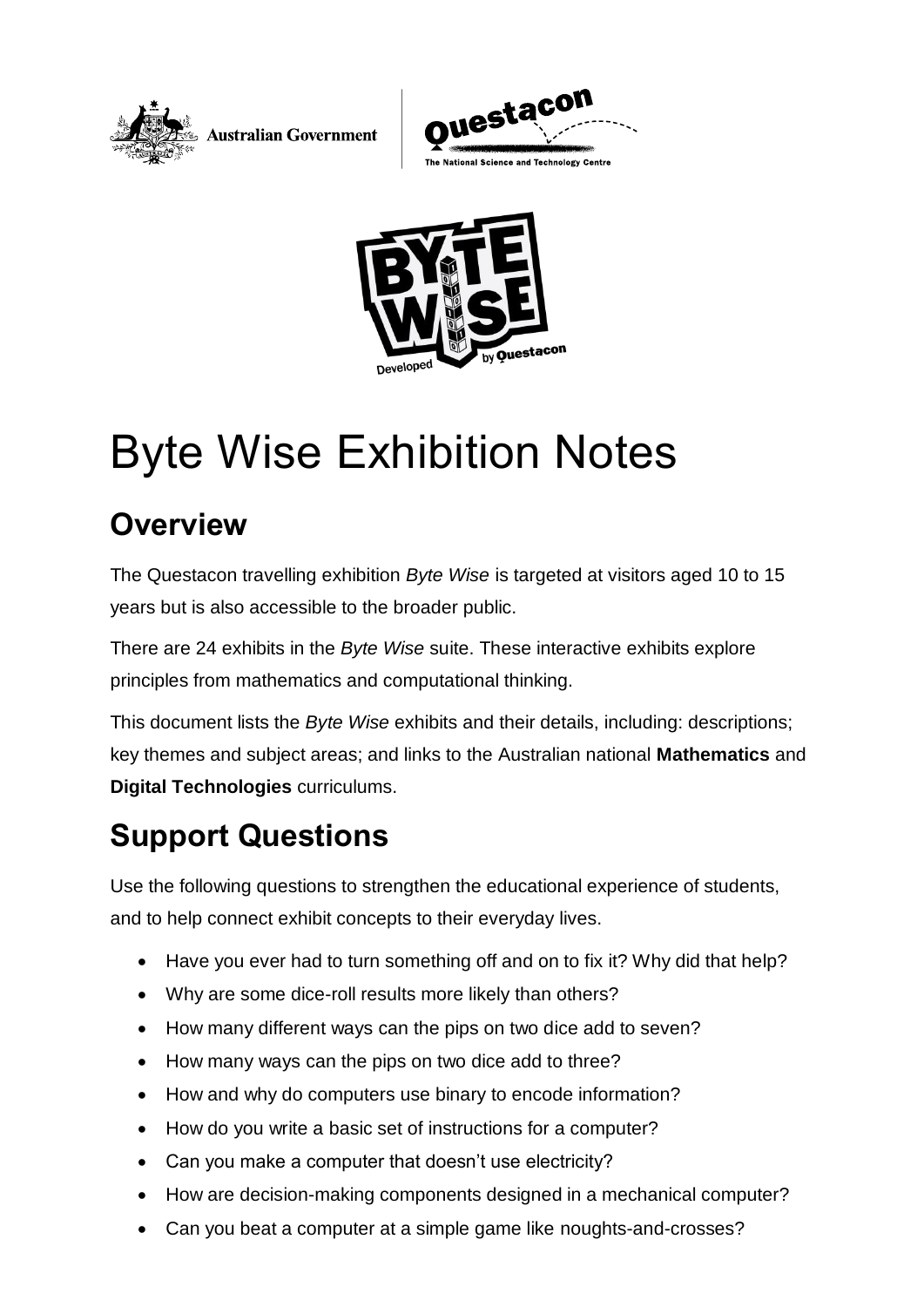

# **Amazing Rooms**



*Figure 1: Amazing Rooms exhibit*

Trace a path through a house only using each door once.

### **How it works**

Starting outside the house use the rope to trace a path through the house that goes through every door once.

# **Things to Try or ask around the exhibit**

- Can you trace a path that ends inside the house?
- Can you trace a path that ends outside the house?

# **Background**

In mathematics there are paths you can define called Euler paths and Euler Circuits. Euler paths don't need to begin and end at the same point while Euler circuits do. Because the house has an odd number of doors only a Euler Path is possible to trace with the rope.

### **Finding the science in your world**

Euler path rules can be used to solve problems like reconstructing ancient DNA sequences and building electrical circuits.

### **Themes**

Mathematics: Topology, position, pathways, logic reasoning.

# **Subject Areas**

Mathematics – Geometry and location.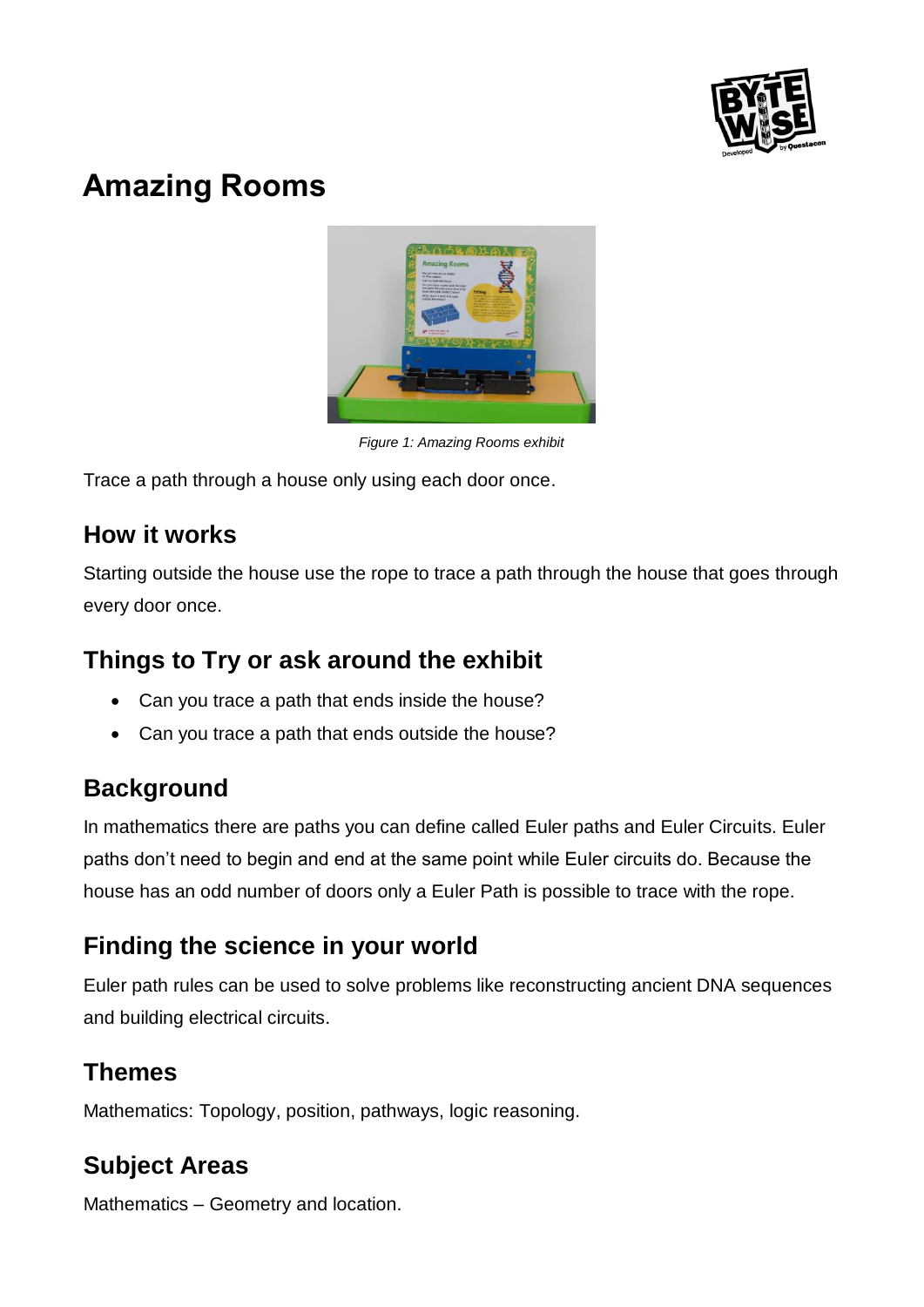

# **Devious Dice**



*Figure 2: Devious Dice exhibit*

Explore the random nature of a single dice roll, and the predictable nature of many dice rolls.

# **How it Works**

Roll the dice and place tokens in the columns based on the outcome of the roll.

# **Things to Try or Ask Around the Exhibit**

- What shape do the columns of tokens form?
- What does this tell you about the likelihood of certain results?
- How does it change if you roll different numbers of dice?

# **Background**

The distributions of tokens these dice rolls produce, including the common 'normal distribution,' are found in many natural processes.

# **Finding the Science in Your World**

Understanding the expected distribution of a set of data can help detect external influences on a system, and even detect fraud.

# **Themes**

Mathematics: randomness, statistics, probability

# **Subject Areas**

Mathematics – Statistics and Probability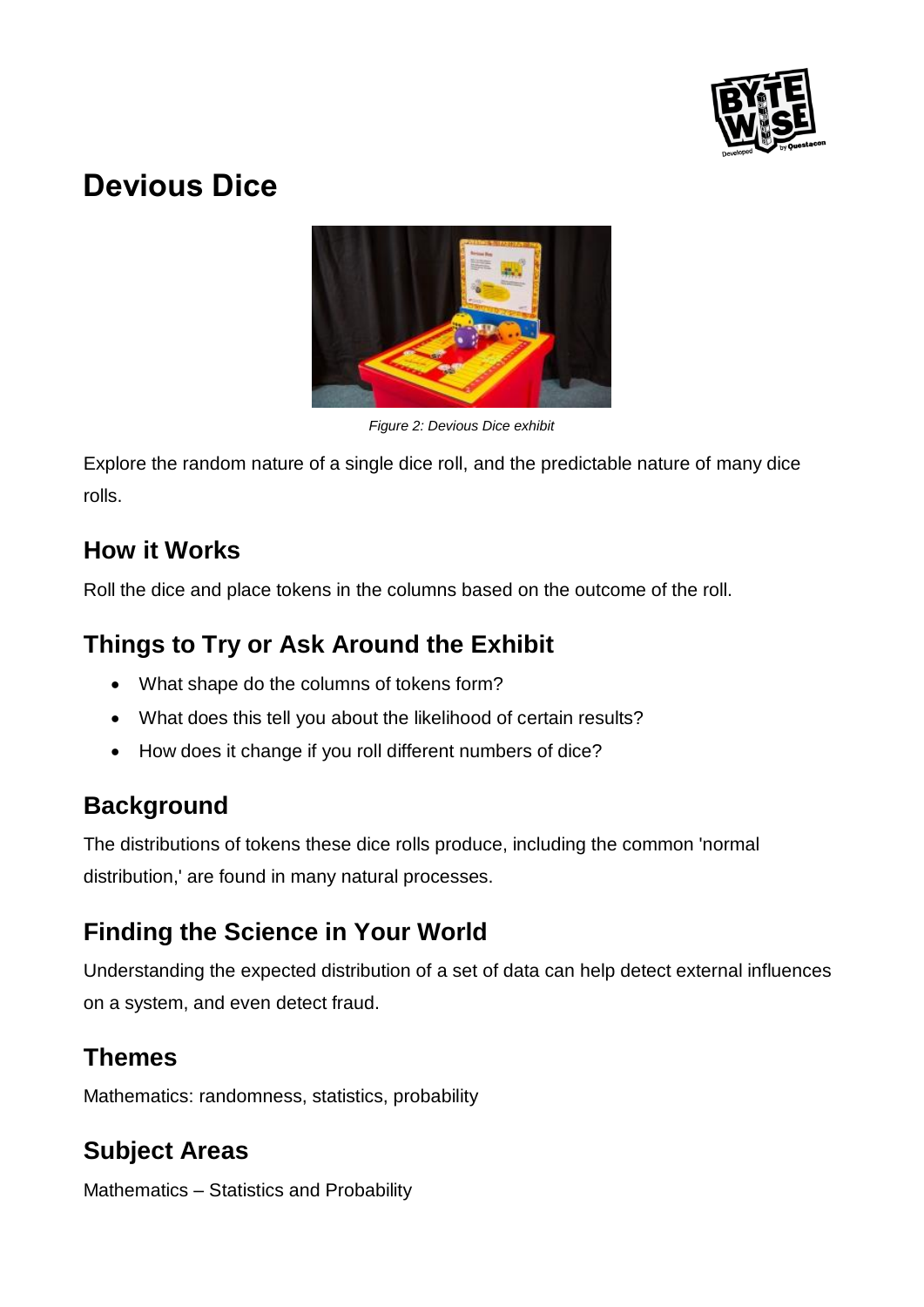

# **Flip Out**



*Figure 3: Flip Out exhibit*

Explore number representation in the binary counting system.

#### **How it Works**

Flip the blocks provided to see numbers represented using both binary and decimal counting systems.

# **Things to Try or Ask Around the Exhibit**

- How high can you count with the blocks provided?
- How many ways are there of representing each number in binary?
- If you added another block to the left, how many dots would be on it to continue the pattern?

# **Background**

Binary is a base two counting system, meaning it only requires two digits: 0 and 1. The two faces of the blocks in this exhibit stand in for these two states.

# **Finding the Science in Your World**

Computers use a binary counting system because it is simple to produce a system that switches between and reads only two states.

### **Themes**

Mathematics: number and place value, decimal, binary, base numbers

# **Subject Areas**

Mathematics – Number and place value.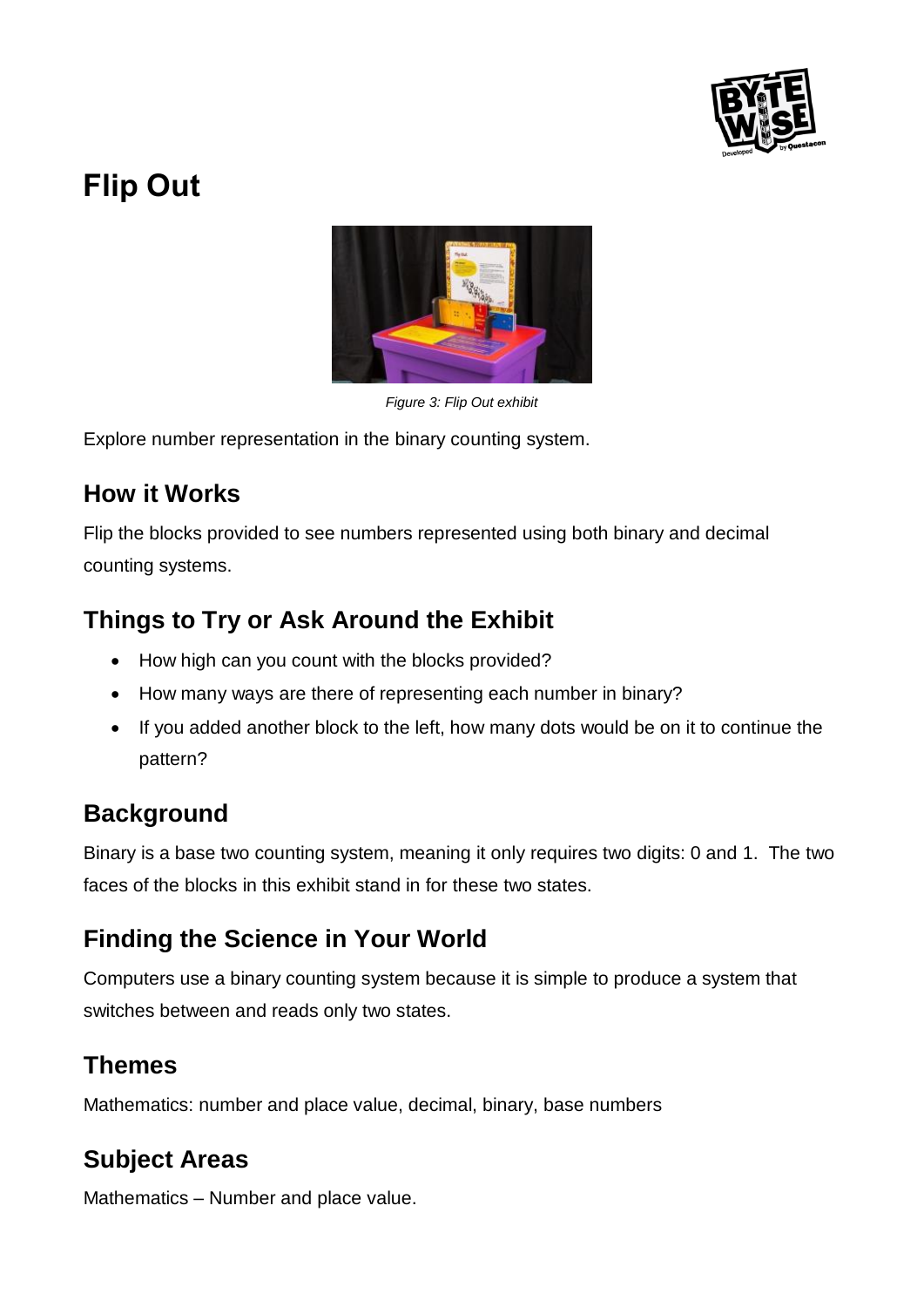

# **Get Over It**



*Figure 4: Get Over It exhibit*

Not all puzzles have solutions!

### **How it Works**

Starting on any part of the land, try to plot a path that crosses each bridge only once.

# **Things to Try or Ask Around the Exhibit**

- Is the challenge with fixed bridges possible? How do you know?
- What if you change the number of bridges?

# **Background**

Some problems do not have solutions, and it's important to be able to know when this is the case.

This puzzle, based on an actual historical situation in the city of Königsberg, has been proven to be unsolvable with certain numbers of bridges.

# **Finding the Science in Your World**

This problem, and others like it, led to huge advances in the fields of topology, networking and combinatorics.

### **Themes**

Science: pose questions

# **Subject Areas**

Mathematics: graph theory, patterns

Science – Pose and ponder questions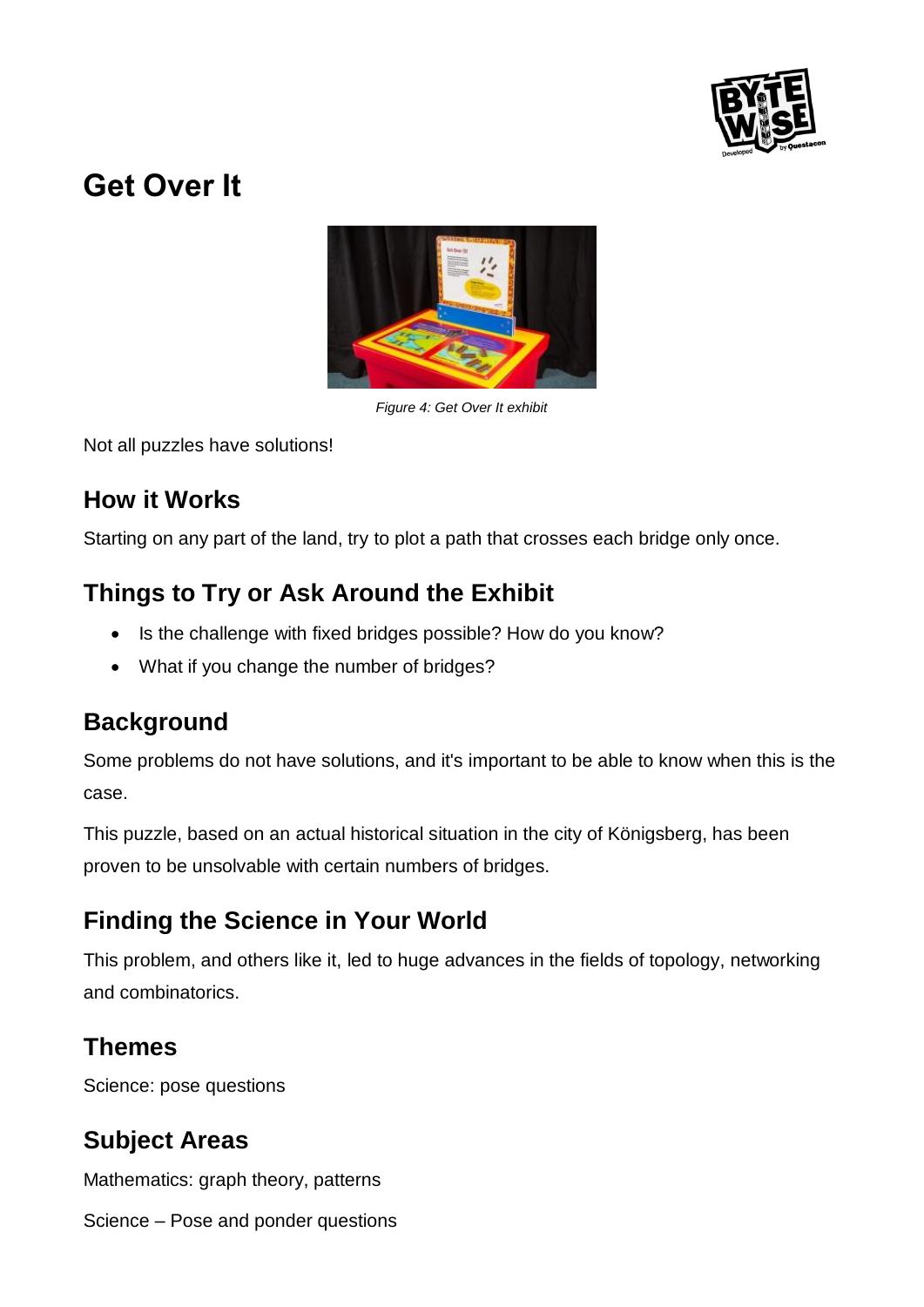

# **Hexominoes**



*Figure 5: Hexominoes exhibit*

Explore polyominoes by creating larger copies of each shape.

### **How it works**

By combining the four shapes in different ways larger versions of each shape can be created.

# **Things to Try or ask around the exhibit**

• How much bigger is each created shape than its smaller version?

# **Background**

Polyominoes are shapes made up of collections of squares joined in different ways.

# **Finding the science in your world**

Dominoes are the most well-known polyominoes and are made up of two squares. The game *Tetris* uses tetrominoes – shapes made up of four connected squares.

### **Themes**

Mathematics: two-dimensional shapes, puzzle, topology, geometry

# **Subject Areas**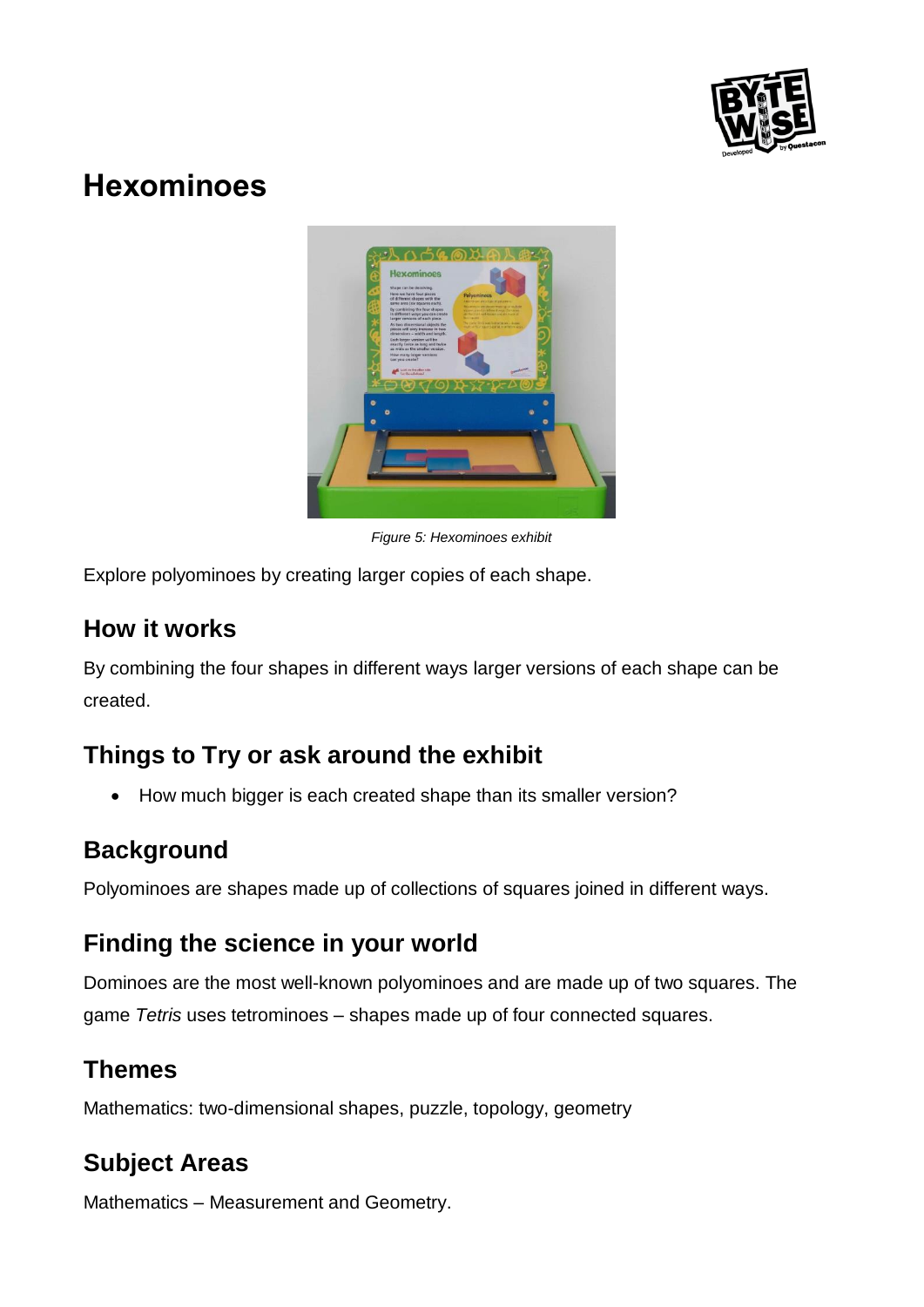

# **Hidden Images**



*Figure 6: Hidden Images exhibit*

Use pixels to represent pictures and shapes.

### **How it Works**

Create patterns and shapes using a board of colour-flipping tiles - a simple 'digital' display.

### **Things to Try or Ask Around the Exhibit**

- What shapes and pictures can you make?
- How complex an image can you make with this board?
- What if you had a larger one?

### **Background**

These squares are examples of *pixels*, which are used to create images on digital displays.

# **Finding the Science in Your World**

Pixels are used in many displays, from mobile phone and television screens, up to enormous digital cinema projectors.

#### **Themes**

Digital Technologies: programming, encoding, image representation

### **Subject Areas**

Digital Technologies – Knowledge and understanding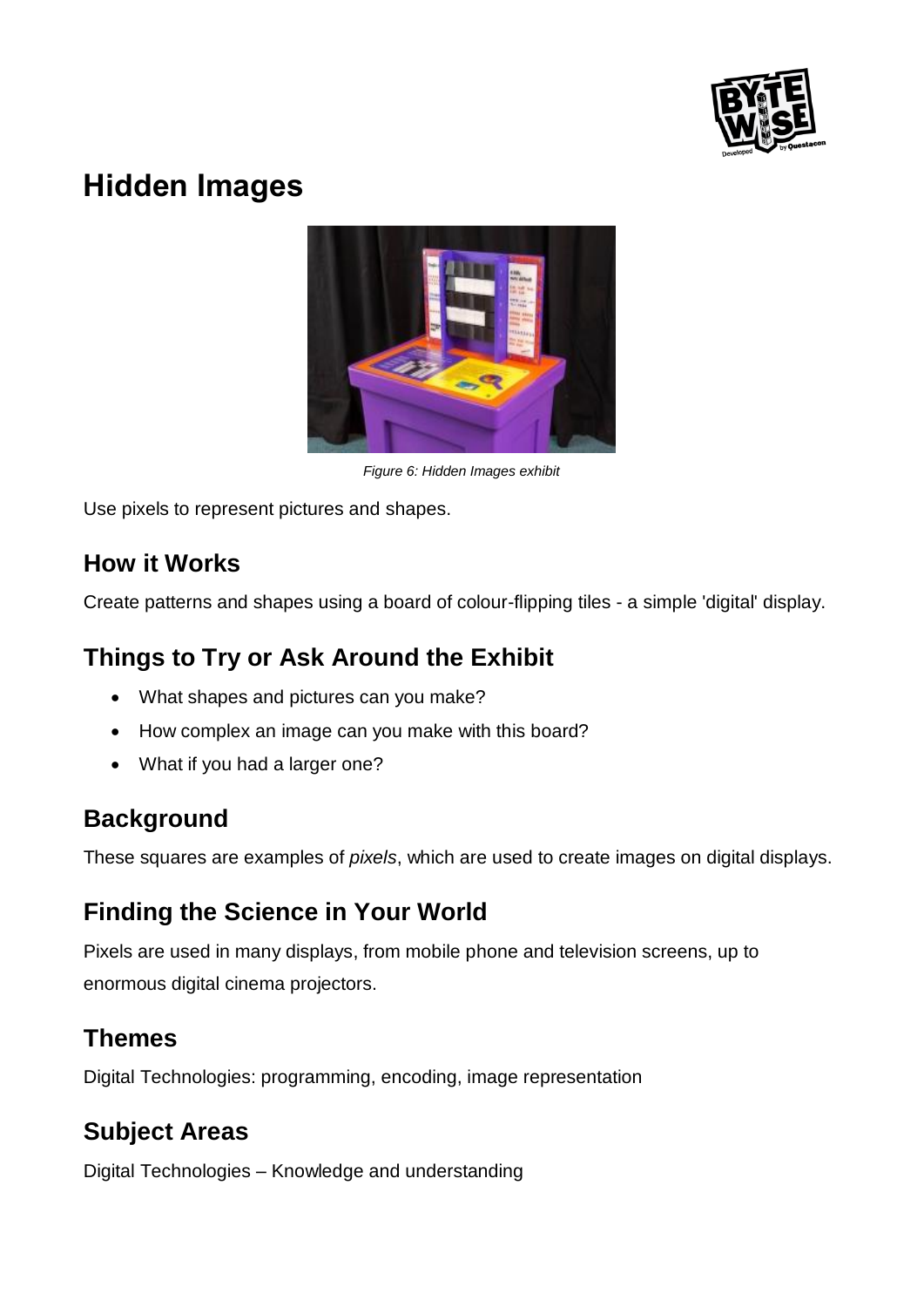

# **Hyperbolic Curves**



*Figure 7: Hyperbolic Curves exhibit*

Straight lines can be used to approximate curves.

### **How it Works**

Turn a wheel to pull straight strings in different directions.

# **Things to Try or Ask Around the Exhibit**

- The strings remain straight, but can you see shapes that appear to have curved edges emerge?
- How can you make this illusion more convincing?

# **Background**

Curved surfaces can be formed from straight lines - in this case from the *negative space* around the lines.

This shape is called a **hyperboloid**.

# **Finding the Science in Your World**

Building such as Centrepoint Tower in Sydney use hyperboloids as structural elements, forming the high-tension cables to form a hyperboloid.

Computers use square pixels to draw curved elements on digital displays in a similar way.

# **Themes**

Mathematics: geometry, shapes, three-dimensional shapes, two-dimensional shapes, mod

# **Subject Areas**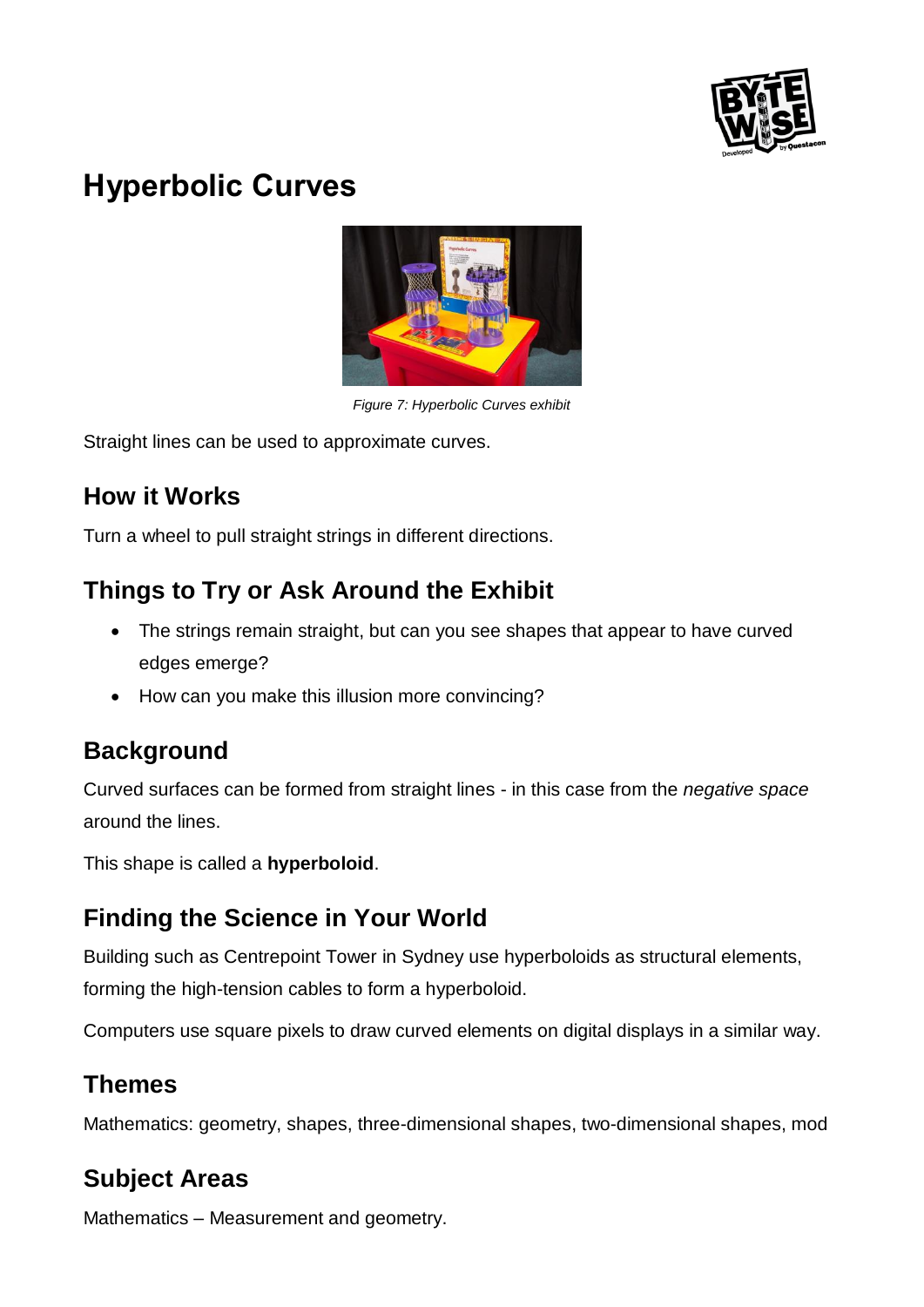

# **Interference Patterns**



*Figure 8: Interference Patterns exhibit*

Overlay the cards to create unexpected patterns.

# **How it Works**

When similar patterns are laid over each other, other shapes start to become visible. These are called moiré patterns.

# **Things to Try or Ask Around the Exhibit**

- Try moving the cards at different speeds and in different ways. Do you see the moiré patterns change?
- Do the patterns move differently when you move the cards left-to-right, as opposed to up-and-down?

# **Background**

Moiré patterns arise because of differences between two superposed patterns, and while they can be visually impressive they are not always desirable.

# **Finding the Science in Your World**

Moiré patterns appear when looking through multiple fly screens, viewing particular patterned clothing on televisions, and are used to prevent photocopying of certain protected documents.

# **Themes**

Mathematics: two-dimensional shapes, patterns, symmetry

# **Subject Areas**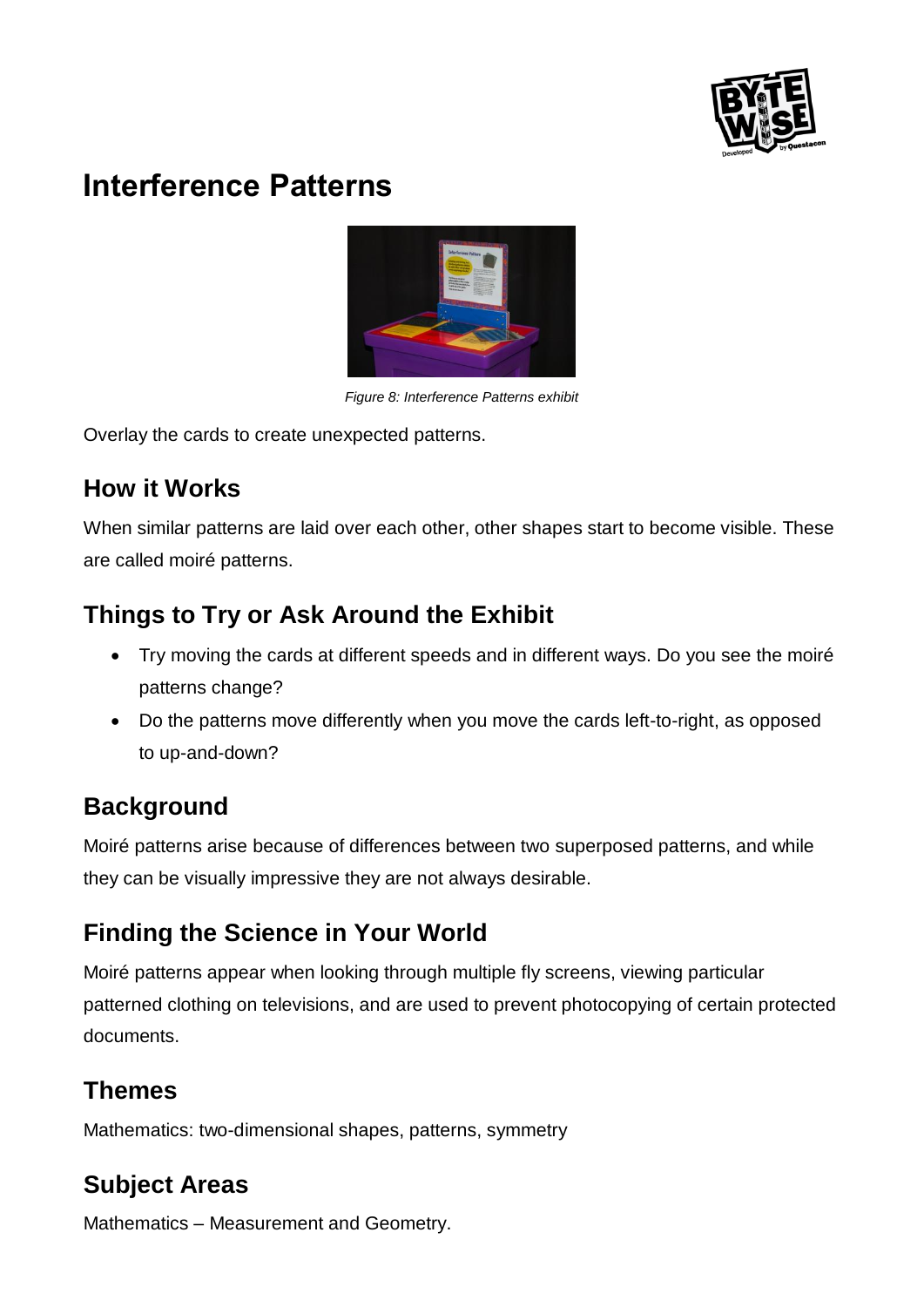

# **Knight's Tour, Tourist's Drive**



*Figure 9: Knight's Tour, Tourist's Drive exhibit*

Using network maps the same problem can be shown in two different ways.

#### **How it works**

Take the knight piece on a tour of the board. If that is too difficult there is an easier tourist drive to complete.

### **Things to Try or ask around the exhibit**

• Can you use the numbers on the Tourist's Drive to complete the Knight's Tour?

### **Background**

The Tourist's Drive is a network map of the Knight's Tour. It is just a different way of showing the connections between each move.

# **Finding the science in your world**

Network mapping is used to visualise very big and complicated networks, such as the internet.

### **Themes**

Digital technologies: algorithms, programming, steps and decisions, problem solving.

Mathematics: comparisons, networks, simple maps, position, pathways, logic reasoning, puzzle.

# **Subject Areas**

Digital technologies – Processes and production skills

Mathematics – Geometry, location and transformations.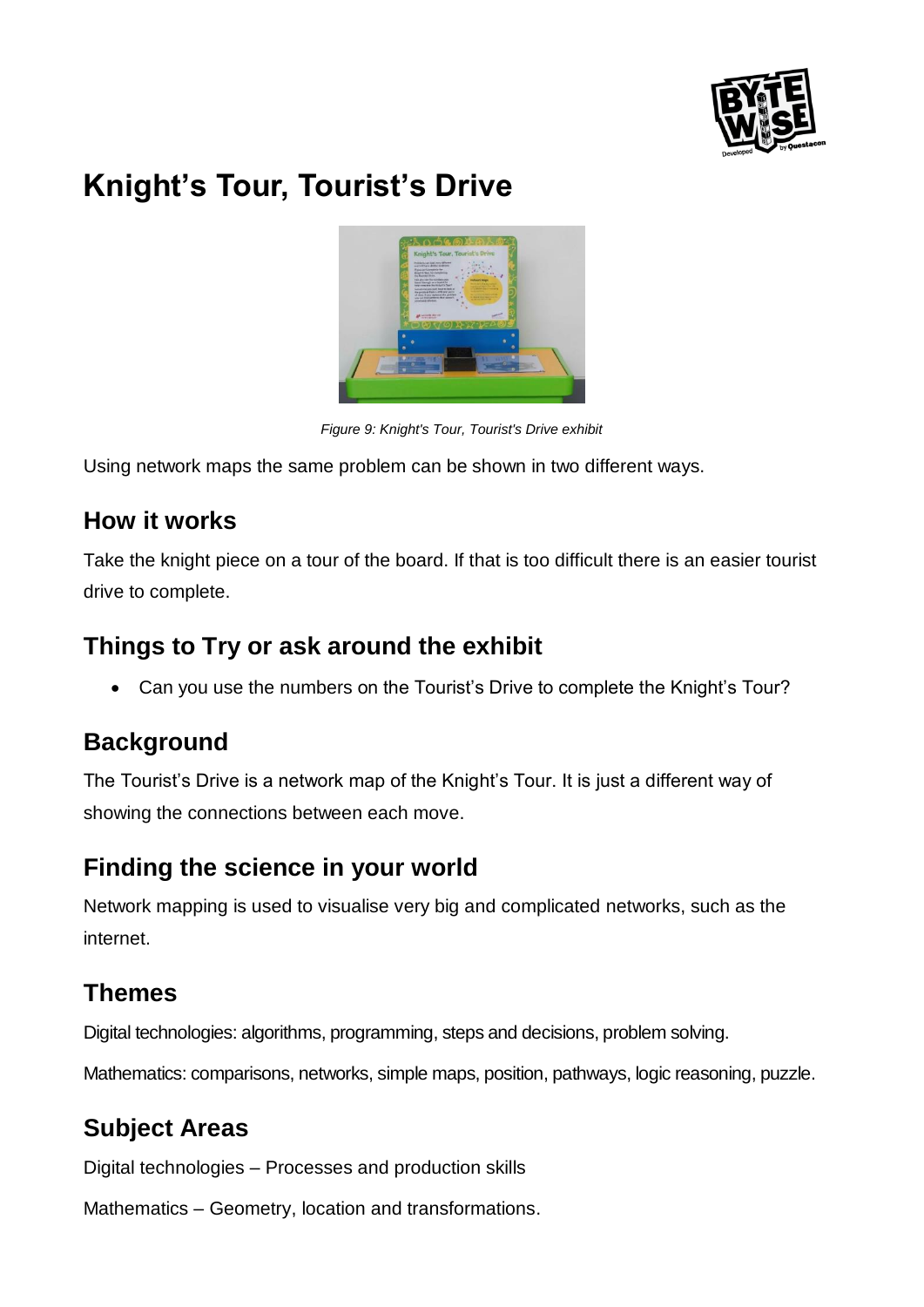

# **Maths on the Map**



*Figure 10: Maths on the Map exhibit*

How many colours do you need on a map?

### **How it Works**

Place tiles to create coloured regions on a map. Can you place the tiles such that no two areas of the same colour touch?

# **Things to Try or Ask Around the Exhibit**

- How many colours do you need to complete this challenge?
- Do you need more colours if the map gets more complicated?

# **Background**

This type of map-colouring problem is a famous solved problem in mathematics. The related *four colour theorem* was the first major theorem to be proven using a computer.

# **Finding the Science in Your World**

Problems like this one occur in a surprising number of places, from colouring actual maps to deciding where to place mobile phone towers.

# **Themes**

Mathematics: geometry, tessellation, two-dimensional shapes, patterns,

# **Subject Areas**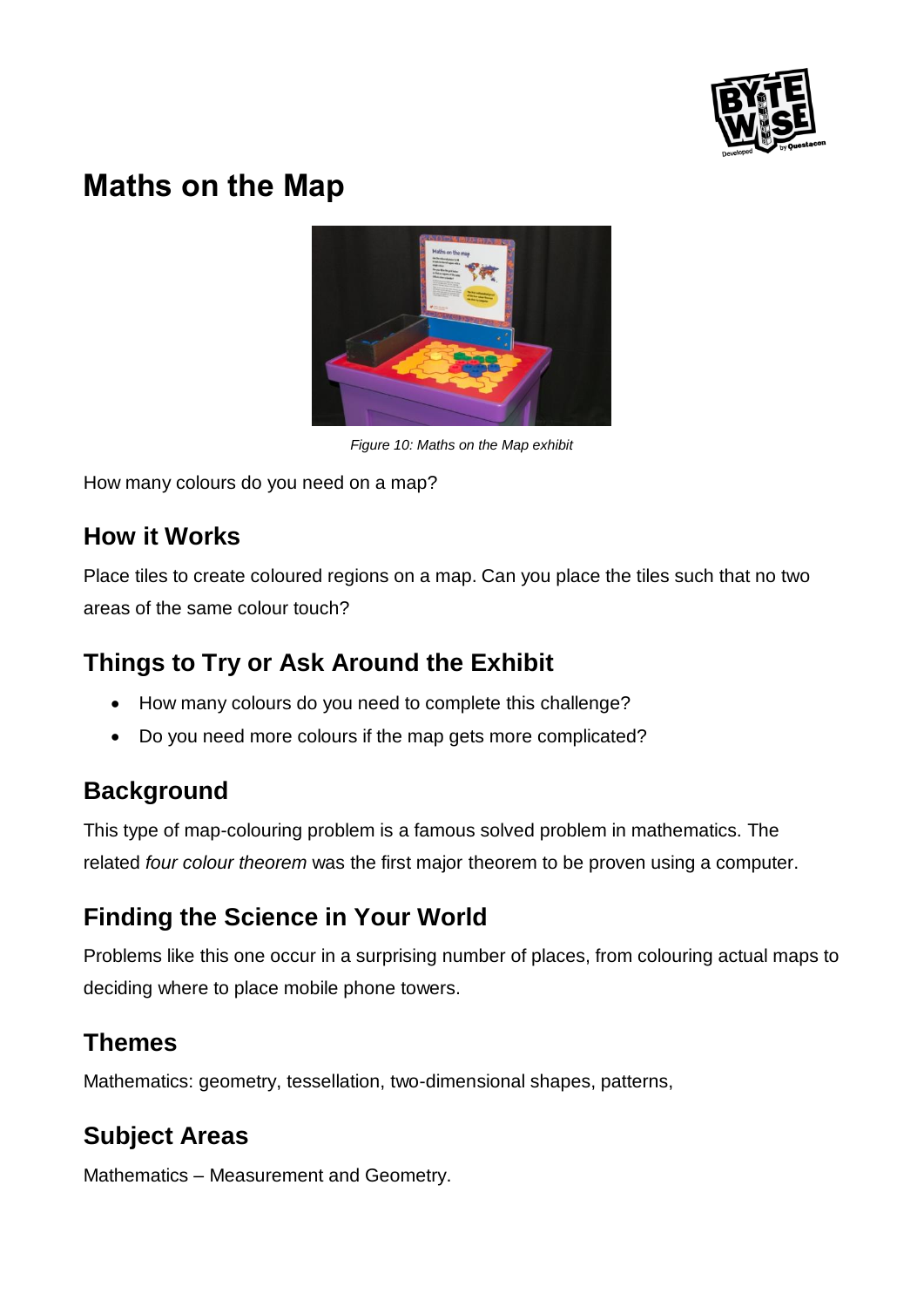

# **Mirror Mirror**



*Figure 11: Mirror Mirror exhibit*

How many different shapes can you make using a single shape and a mirror?

### **How it works**

Using the shape and mirror provided try to create as many new shapes as possible.

# **Things to Try or ask around the exhibit**

• Are some shapes impossible to make with just a mirror?

### **Background**

The ability to imagine how a shape changes when looked at through a mirror is called spatial reasoning.

# **Finding the science in your world**

We use spatial reasoning to navigate our way around the world without tripping over things.

### **Themes**

Mathematics: geometry, tessellation, two-dimensional shapes, patterns,

# **Subject Areas**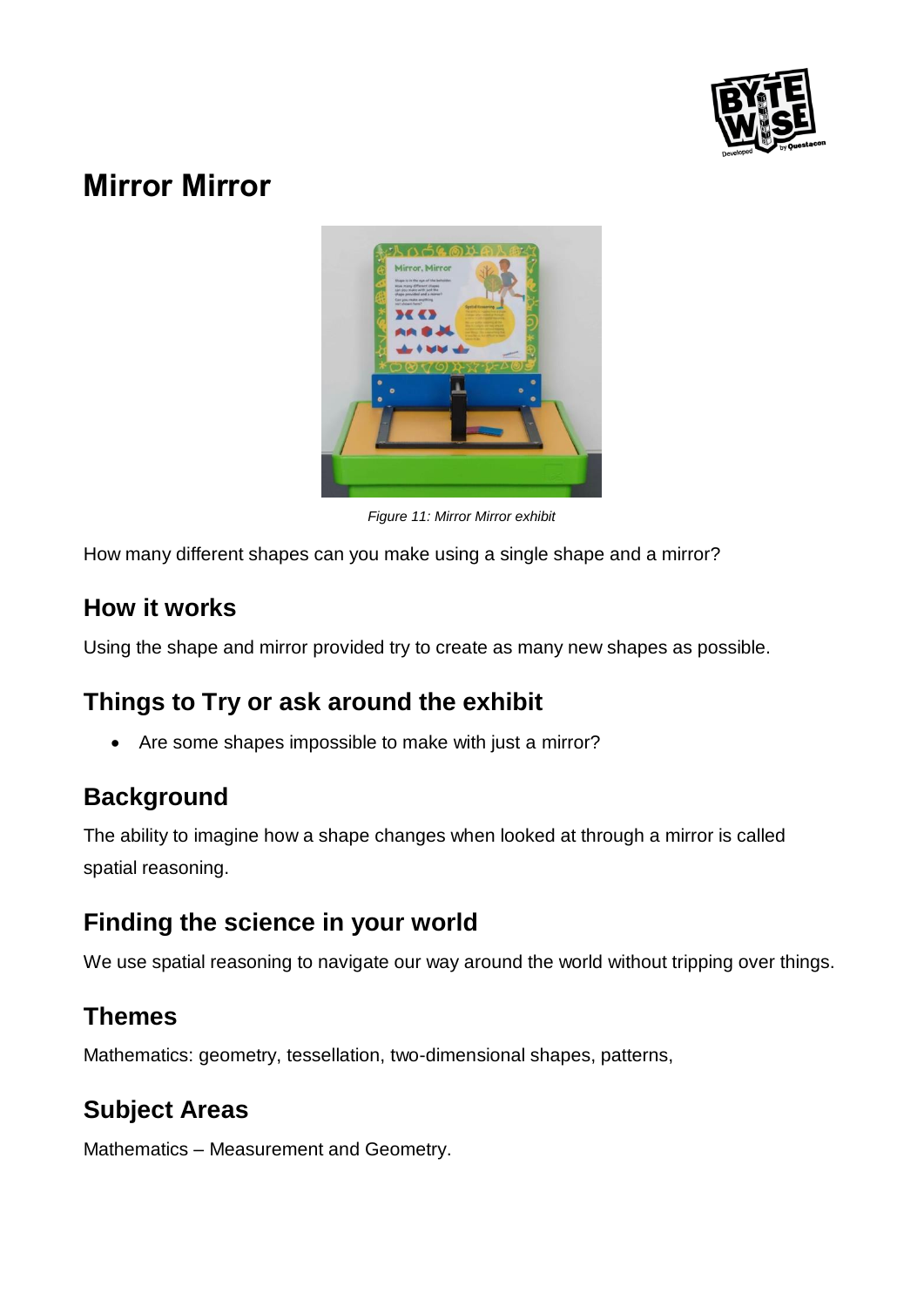

# **Multimaze**



Can you navigate a maze that changes every time you use it?

### **How it Works**

Turn dials to change the pathways you can take through the maze!

# **Things to Try or Ask Around the Exhibit**

- Is there one strategy that will always work, or will you have to change your plan every time?
- Can you find configurations that make the maze easier or harder?
- Try creating a challenge for a friend to solve!

# **Background**

When someone uses a computer they change its internal state; this can make troubleshooting hard for future users! This is why turning a device off and on again can fix many problems.

# **Finding the Science in Your World**

Programmers have to find ways to write programs that will work given any initial state of a computer or ensure the computer will be in a configuration that allows their programs to run.

### **Themes**

Digital Technologies: decisions, problem solving, user input.

# **Subject Areas**

Digital Technologies – Processes and production skills.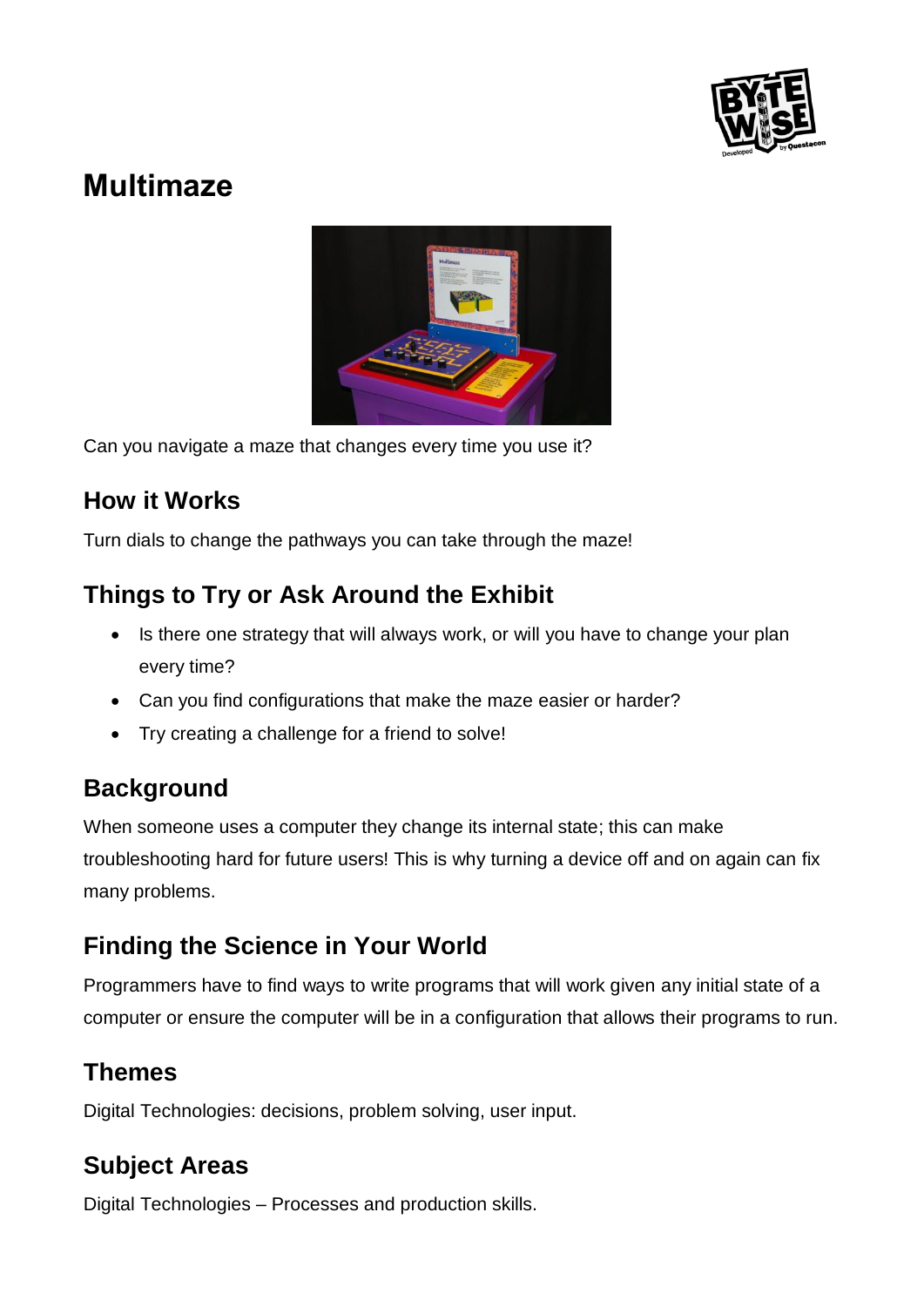

# **Placing Pipes**



*Figure 12: Placing Pipes exhibit*

Explore algorithmic thinking by finding the most efficient way to place sections of pipe.

#### **How it works**

Place the sections of pipe in the channels so that there is as little wasted space as possible.

### **Things to Try or ask around the exhibit**

- Is there more than one way to place the pipes in the channels?
- What is the most efficient way to place the pipes?
- Can you find the least efficient way to place the pipes?

### **Background**

Algorithmic Thinking is a highly ordered form of thinking that we use in order to find solutions by following logical steps.

### **Finding the science in your world**

Finding the most efficient way to cut and place materials with the fewest possible cuts helps to reduce the amount of waste left over.

#### **Themes**

Mathematics: volume, length, height, width, three-dimensional shapes, comparisons

Digital Technologies: sorting, steps and decisions, problem solving

### **Subject Areas**

Mathematics - Measurement and Geometry

Digital Technologies – Processes and production skills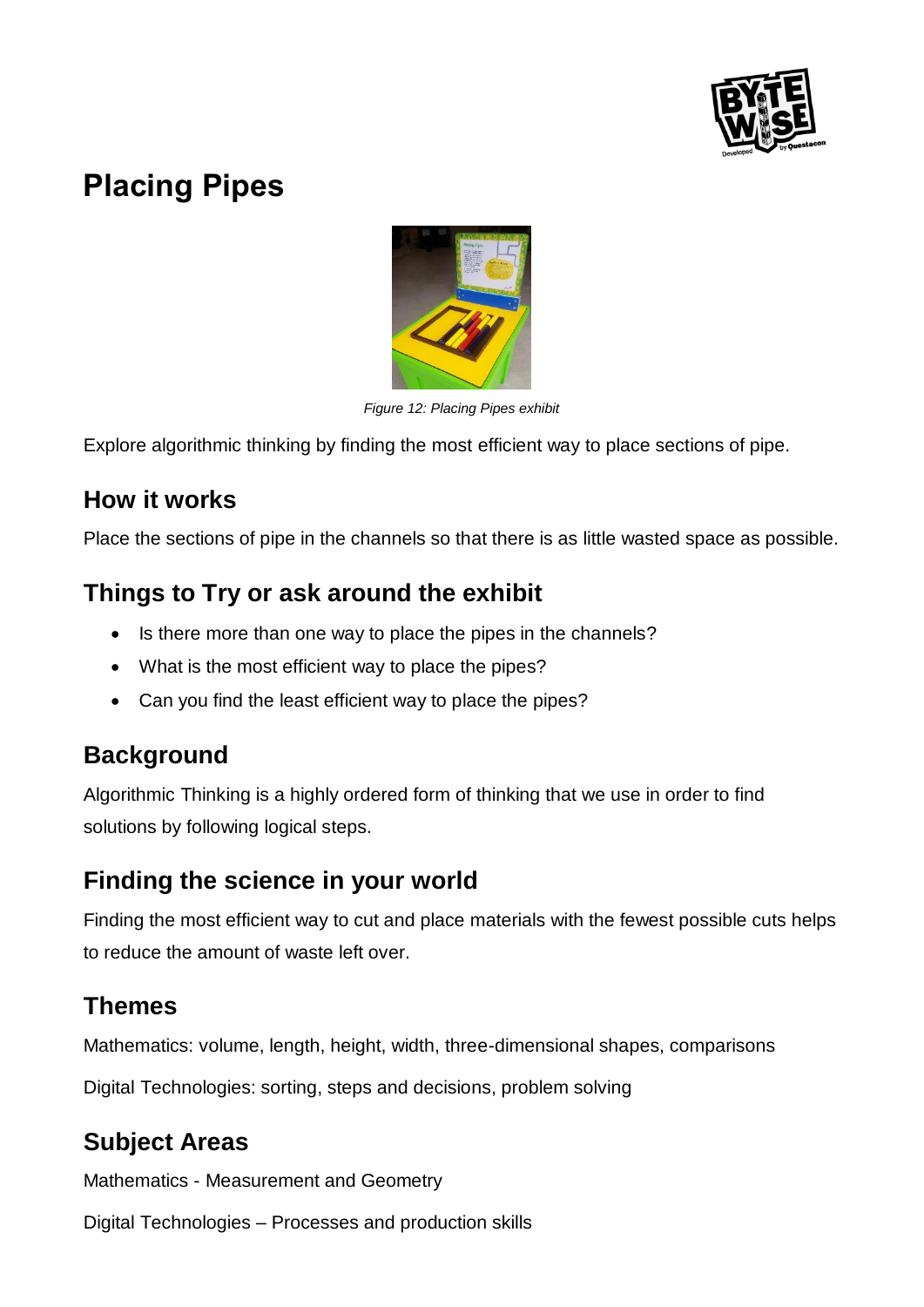

# **Pythagoras Wheel**



*Figure 13: Pythagoras Wheel exhibit*

Pythagoras' theorem describes the relationship between the sides of right angle triangles.

### **How it Works**

Rotate a wheel to allow fluid to flow between squares made from the sides of a right-angle triangle.

# **Things to Try or Ask Around the Exhibit**

- What is the relationship between these squares?
- Is this true for every right-angle triangle?

### **Background**

Pythagoras was the first person to prove this theorem over 2500 years ago. He proved it using a geometric proof similar to the method demonstrated here.

# **Finding the Science in Your World**

Engineers and designers need to know the relationships between shapes when designing structures; Pythagoras' theorem is a powerful method in their toolbox.

### **Themes**

Mathematics: geometry, Pythagoras' theorem.

# **Subject Areas**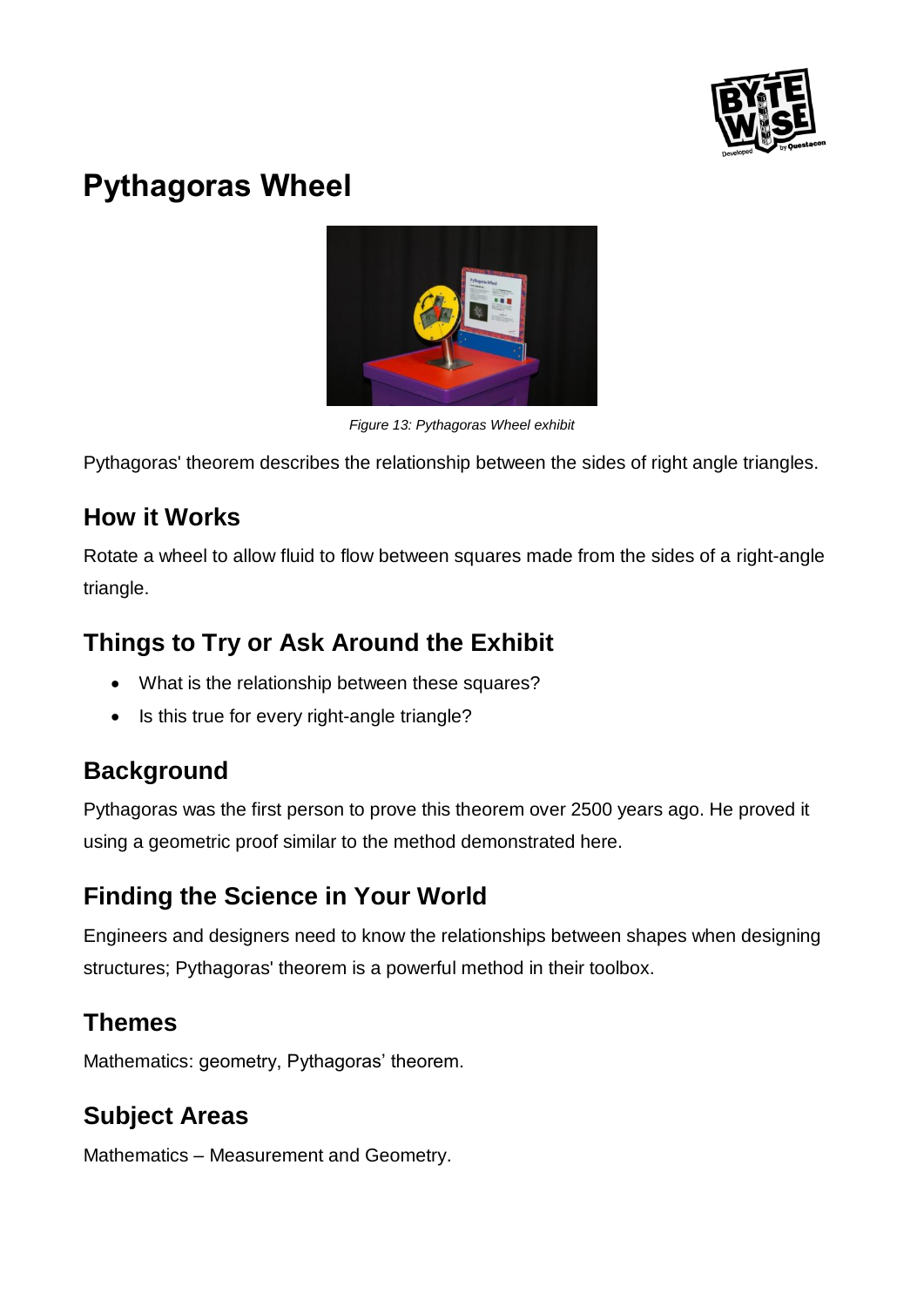

# **Noughts-and-Crosses**



*Figure 14: Noughts and Crosses exhibit*

Some games can be played perfectly even by simple computers; noughts-and-crosses is one of them.

### **How it Works**

Play against the "computer" in a game of noughts-and-crosses!

# **Things to Try or Ask Around the Exhibit**

- Try different strategies! Is there any way you can win?
- What is the computer's strategy?

# **Background**

Conditional logic, the kind of logic used in this program, forms the foundation for many more complicated algorithms.

# **Finding the Science in Your World**

Conditional statements are used to tell computers how to do a huge number of things, from when to capitalise a letter to which route a GPS should take.

# **Themes**

Digital Technologies: problems, decisions.

# **Subject Areas**

Digital Technologies – Processes and production skills.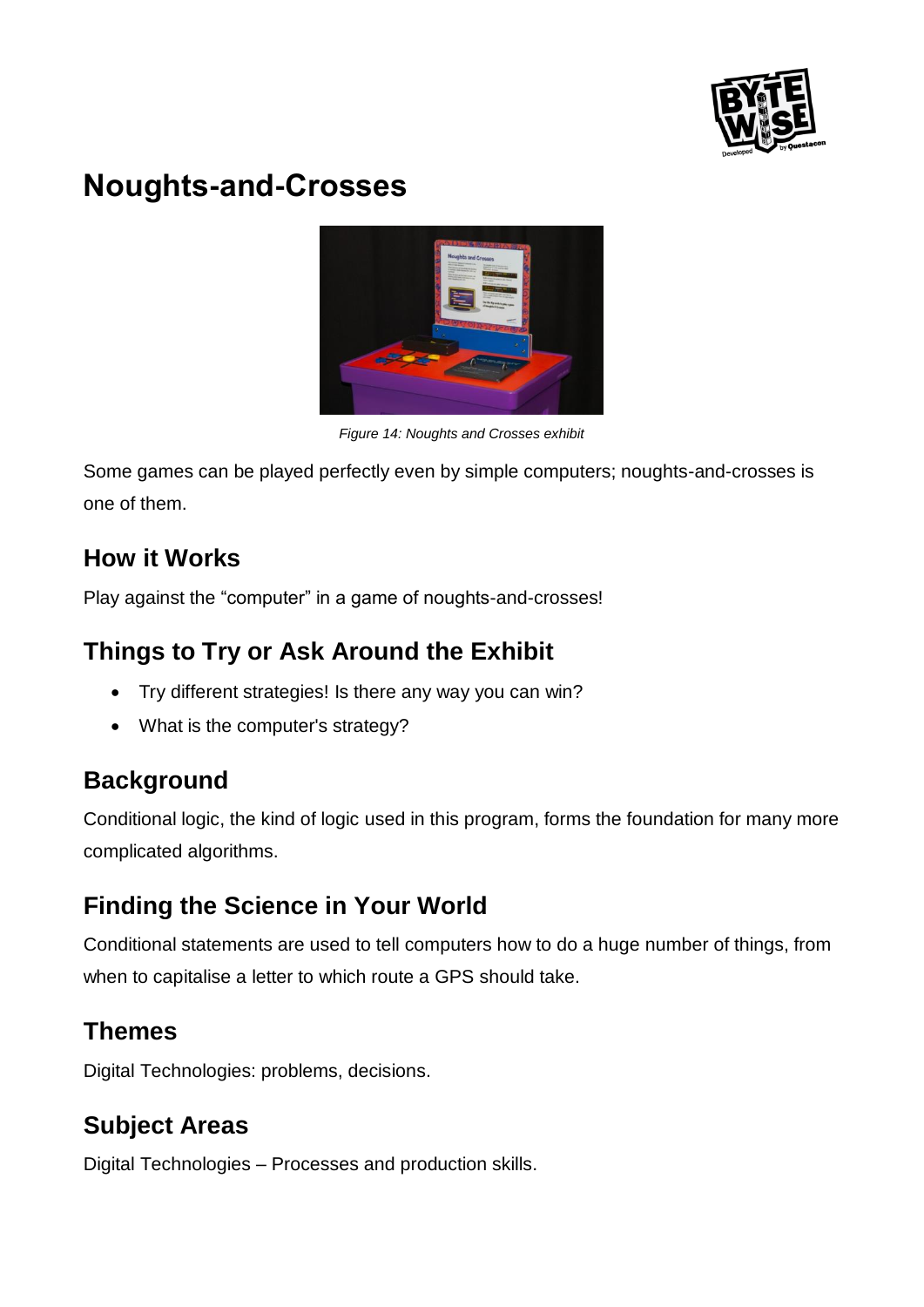

# **Shifting Shapes**



*Figure 15: Shifting Shapes exhibit*

Discover how shapes combine in a hands-on geometric puzzle.

### **How it Works**

Complete the tangrams provided using pieces of various shapes and sizes, then try your hand at reconstructing a dissected pyramid.

# **Things to Try or Ask Around the Exhibit**

Is there more than one way to complete each puzzle? Can you prove it?

# **Background**

Studying puzzles like these helped mathematicians make significant discoveries in areas like geometry.

# **Finding the Science in Your World**

When stacking objects for transportation it's important to know how objects fit together and what shapes they create!

# **Themes**

Mathematics: two-dimensional shapes, three-dimensional shapes, puzzle, topology, geometry.

# **Subject Areas**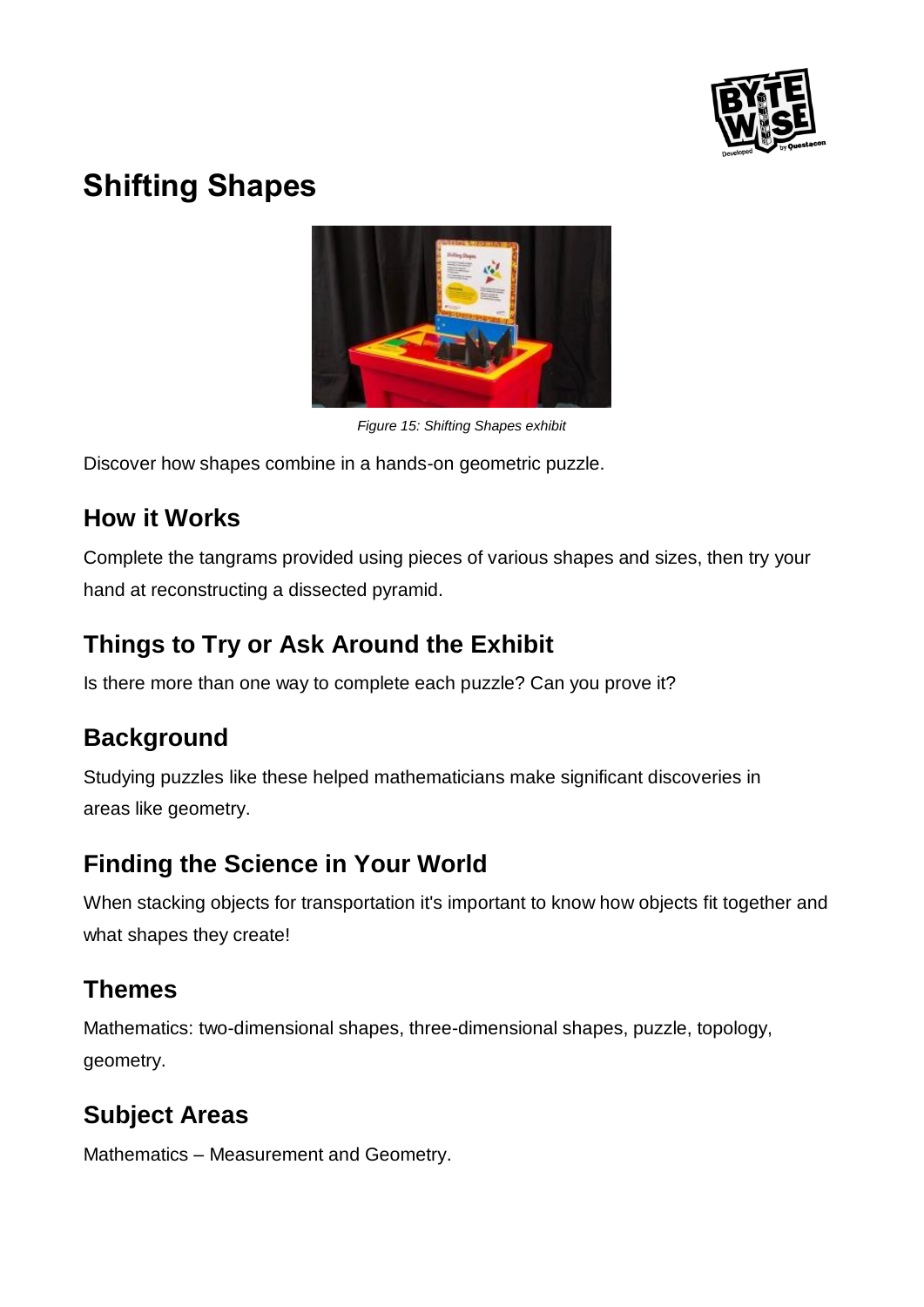

# **Snakes**



*Figure 16: Snakes exhibit*

Think outside the box to solve this unconventional maze problem!

### **How it Works**

Use the coloured tiles to create paths between start and end points without any paths overlapping.

### **Things to Try or Ask Around the Exhibit**

- Try designing your own version of this puzzle. Be warned that not all puzzles you can create will have solutions!
- What makes a puzzle like this easy or difficult?

# **Background**

Maze-type puzzles like this one encourage lateral thinking and visual problem solving skills, and explore geometric configurations and tessellating shapes.

# **Finding the Science in Your World**

This is sometimes called the "Plumber's Problem." When designing buildings care has to be taken to not let certain pipes and cables overlap!

### **Themes**

Mathematics: simple maps, position, pathways, logic reasoning

# **Subject Areas**

Mathematics – Measurement

Geometry – Geometric reasoning.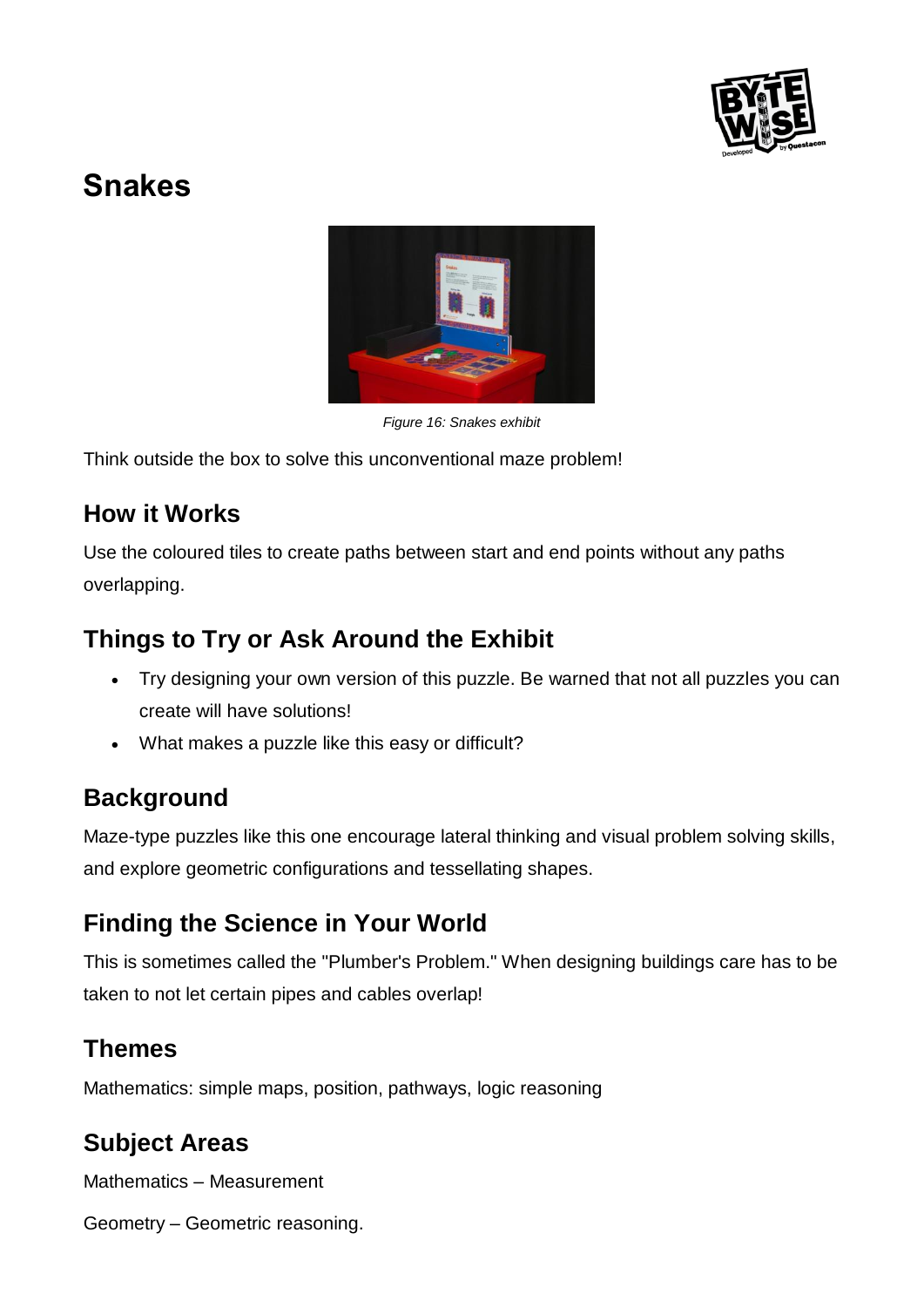

# **Sorting Mat**



*Figure 17: Sorting Mat exhibit*

Sort human-shaped tokens on this bench-top exhibit, or try a large, carpet version that sorts real people!

### **How it Works**

Use a simple sorting method to order objects and people by height.

# **Things to Try or Ask Around the Exhibit**

- How quickly does this sorting method find the shortest or tallest objects?
- Is there a limit on how many objects could be sorted at once like this?

### **Background**

It is important for computers to be able to sort lists efficiently. This exhibit investigates one way of sorting objects, but there are many others, each with their own advantages and disadvantages.

# **Finding the Science in Your World**

Any time a computer places objects from a list into an order it uses a sorting algorithm. Internet search engines are successful when they are able to quickly sort huge numbers of results (e.g. sorting a list of websites by how closely they match your search terms).

### **Themes**

Digital technologies: sorting, algorithms, classifications, patterns.

# **Subject Areas**

Digital Technologies – Knowledge and understanding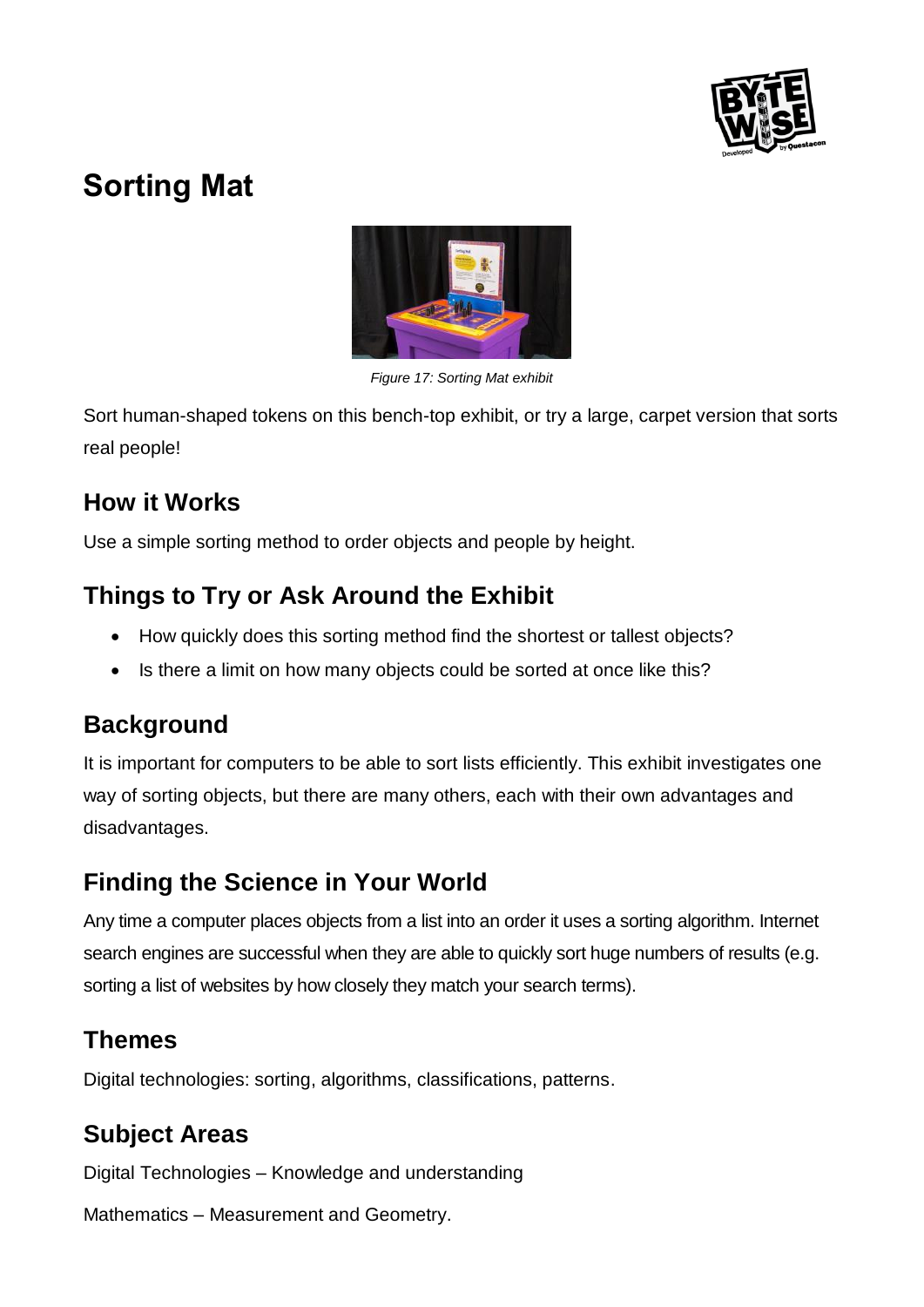

# **Squares and Cubes**



*Figure 18: Squares and Cubes exhibit*

Stack blocks to make large structures and explore different aspects of that object's size.

### **How it Works**

Investigate how the volume of a structure changes with its other dimensions by stacking cubes.

# **Things to Try or Ask Around the Exhibit**

- Does volume or side length change more quickly as you place more blocks?
- Can you determine what the relationship between volume, area and width is by building larger and larger cubes?

# **Background**

Different aspects of an object's size grow at different rates depending on their dimensionality.

# **Finding the Science in Your World**

Engineers need to know this relationship when designing large structures, as volume and surface area determine different structural properties of materials.

### **Themes**

Mathematics: volume, length, height, width, perimeter, surface area, three-dimensional shapes, cube, comparisons

# **Subject Areas**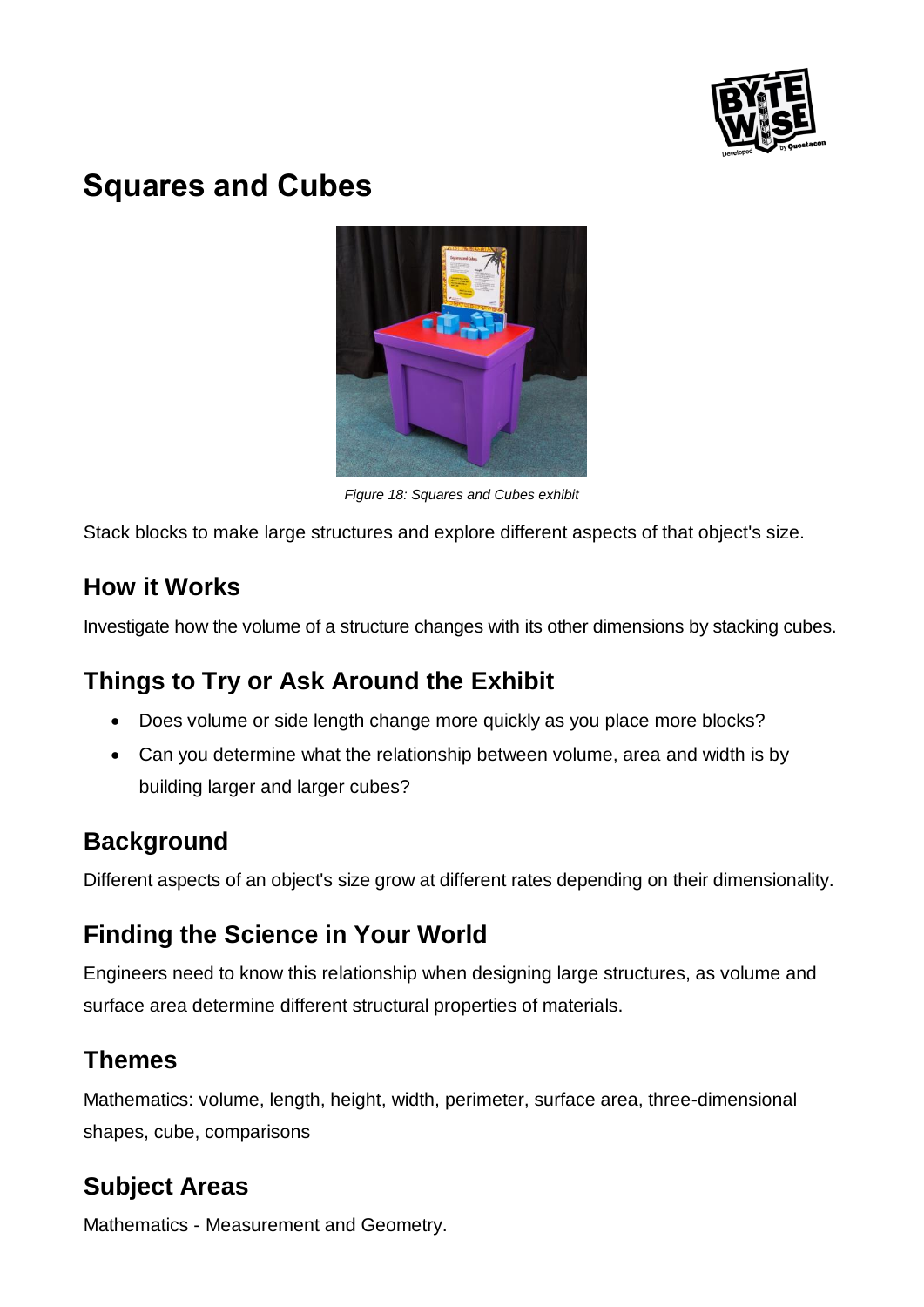

# **The Why of Pi**



*Figure 19: The Why of Pi exhibit*

Explore the famous physical and mathematical constant  $\pi$  in this hands-on exhibit.

### **How it Works**

Rotate a wheel along a line to find the length of the wheel's circumference and discover the origins of π.

# **Things to Try or Ask Around the Exhibit**

- How many times does the wheel fit along the line?
- Is it a whole number?
- Does the size of the wheel matter?

# **Background**

π is the ratio between a circle's circumference and its diameter, so the number of times you can fit the wheel inside the line is exactly π.

# **Finding the Science in Your World**

π is studied and used widely in physics and mathematics, due both to its applications in real systems and interesting properties as a number.

### **Themes**

Mathematics: patterns, circle, measurement, fractions, rounding, irrational numbers,  $\pi$ , relationships, rational numbers.

# **Subject Areas**

Mathematics – Number and algebra.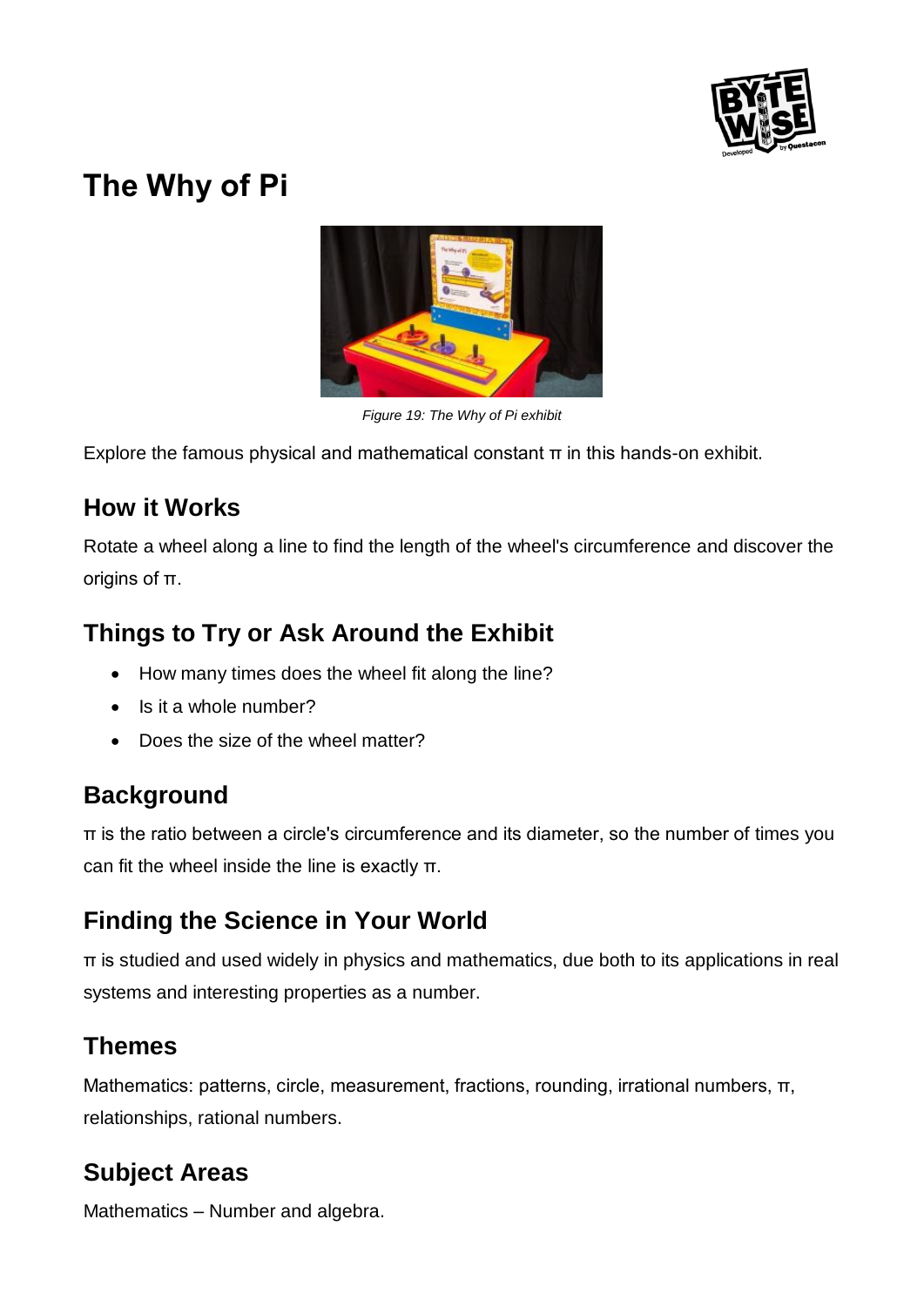

# **Travel Troubles**



*Figure 20: Travel Troubles exhibit*

Use lateral thinking to solve classic stacking and algorithmic problems.

### **How it Works**

- 1. Move a stack of discs from one peg to another in the right order while obeying a set of rules!
- 2. Find a way of transporting a fox, goose and sack of corn safely across a river.

# **Things to Try or Ask Around the Exhibit**

- Can you devise a set of instructions that will always work?
- How many moves do you need to complete the puzzles?
- How would your method change if there were more objects in the puzzles?

# **Background**

Both these problems can be solved using iterative algorithms, which form the foundation for many in computer programs.

# **Finding the Science in Your World**

Modern computers can solve a huge variety of problems using algorithms like those needed to solve these puzzles.

### **Themes**

Digital technologies: algorithms, programming, steps and decisions, problem solving.

# **Subject Areas**

Digital technologies – Processes and production skills.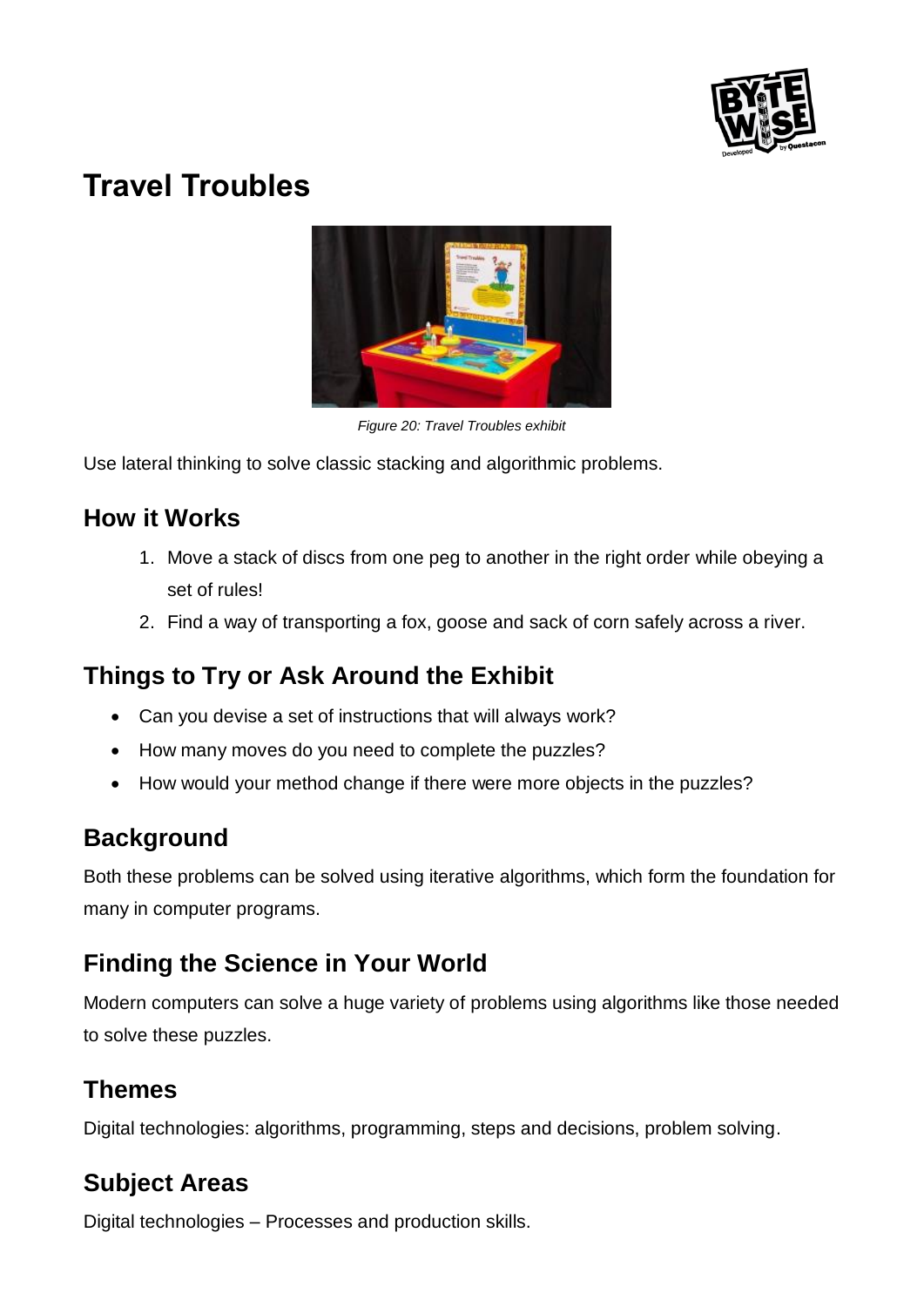

# **Travelling Salesman**



*Figure 21: Travelling Salesman exhibit*

The travelling salesman is a classic maths problem that still interests scholars around the world.

### **How it Works**

Travel from city to city, paying tolls based on what roads you take.

### **Things to Try or Ask Around the Exhibit**

- What is the cheapest route you can find?
- How do you know if you've found the cheapest route?
- Try using different maps; are some harder than others?

#### **Background**

For some problems it can be relatively easy to find a *good* solution, but may be very hard to find the *best* solution. The travelling salesman is a classic example of such a problem.

# **Finding the Science in Your World**

Navigation software solves a version of the travelling salesman problem in many situations, from planning trips to designing delivery routes (substituting the tolls in the version presented here for 'distance' or 'travel time' perhaps in the real world).

#### **Themes**

Digital technologies: solve simple problems.

Mathematics: counting, comparisons, addition, map reading.

# **Subject Areas**

Digital Technologies – Knowledge and understanding.

Mathematics – Geometry location and transformations.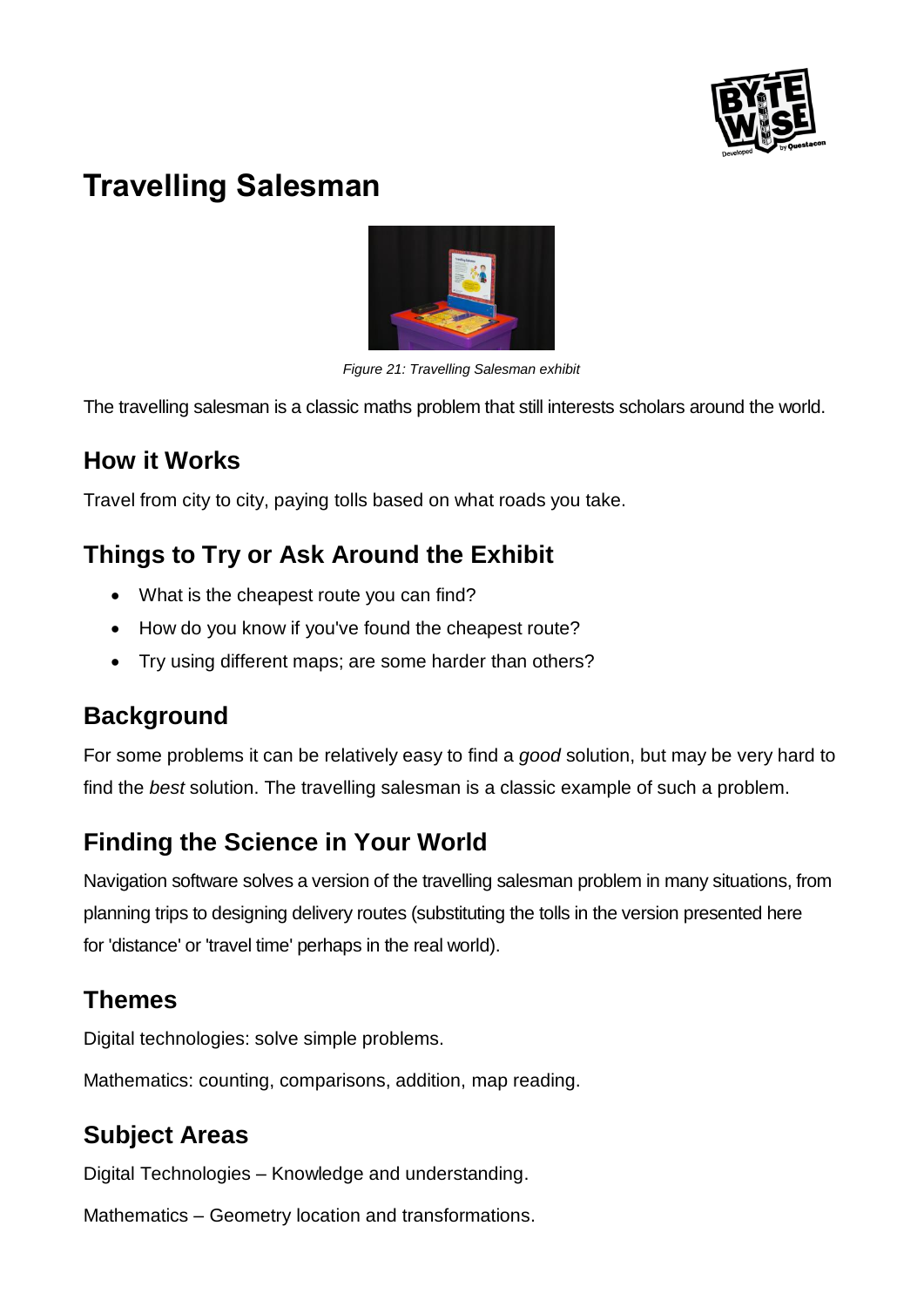

# **What Sort Are You?**



*Figure 22: What Sort Are You? exhibit*

Sorting algorithms are employed by computers to determine how to order lists.

### **How it Works**

Use various sorting algorithms to sort objects by weight!

# **Things to Try or Ask Around the Exhibit**

- Can you come up with your own sorting methods?
- What are the advantages and disadvantages of each method?

### **Background**

There are many ways computers can sort lists of objects, each with its own strengths and weaknesses.

# **Finding the Science in Your World**

Any time a computer orders a list of objects it uses a sorting algorithm. Internet search engines are successful when they are able to quickly sort huge numbers of results (e.g. sorting a list of websites by how closely they match your search terms).

### **Themes**

Digital technologies: algorithms, programming, comparisons, ordering.

# **Subject Areas**

Digital Technologies – Knowledge and understanding.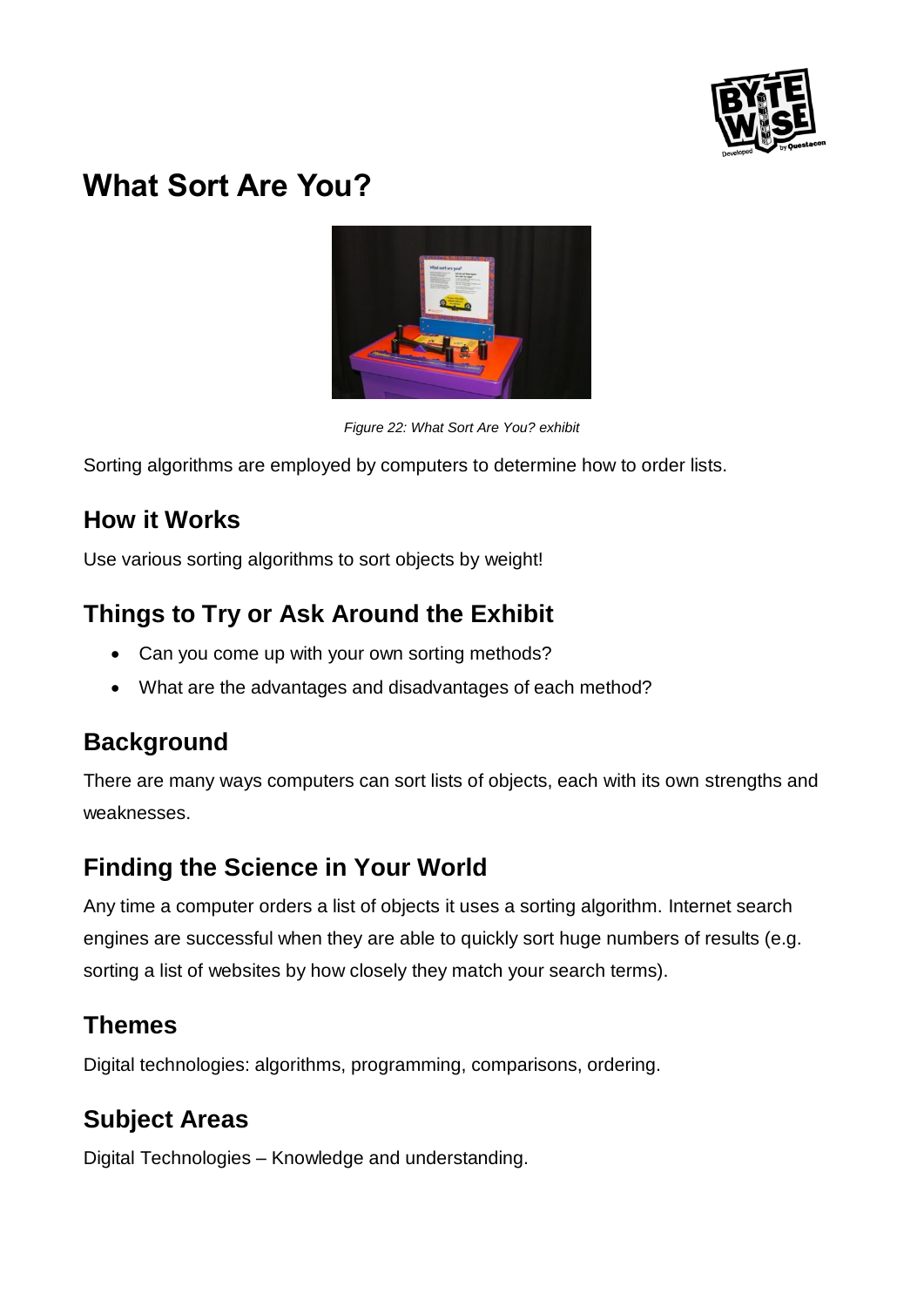

# **3UP 4UP**



*Figure 23: 3UP 4UP exhibit*

Explore finite states to identify impossible problems.

#### **How it works**

Follow the rules to flip the blocks so that only one colour is on each side.

### **Things to Try or ask around the exhibit**

- Can you get all three blocks red by flipping two at a time?
- How many flips does it take to make all the blocks blue?

### **Background**

This exhibit demonstrates finite states that are either incredibly easy or impossible to accomplish.

### **Finding the science in your world**

Logical problem solving can help you identify if a problem is impossible before you attempt it, saving time and effort.

### **Themes**

Digital technologies: algorithms, programming, steps and decisions, problem solving.

# **Subject Areas**

Digital technologies – Processes and production skills.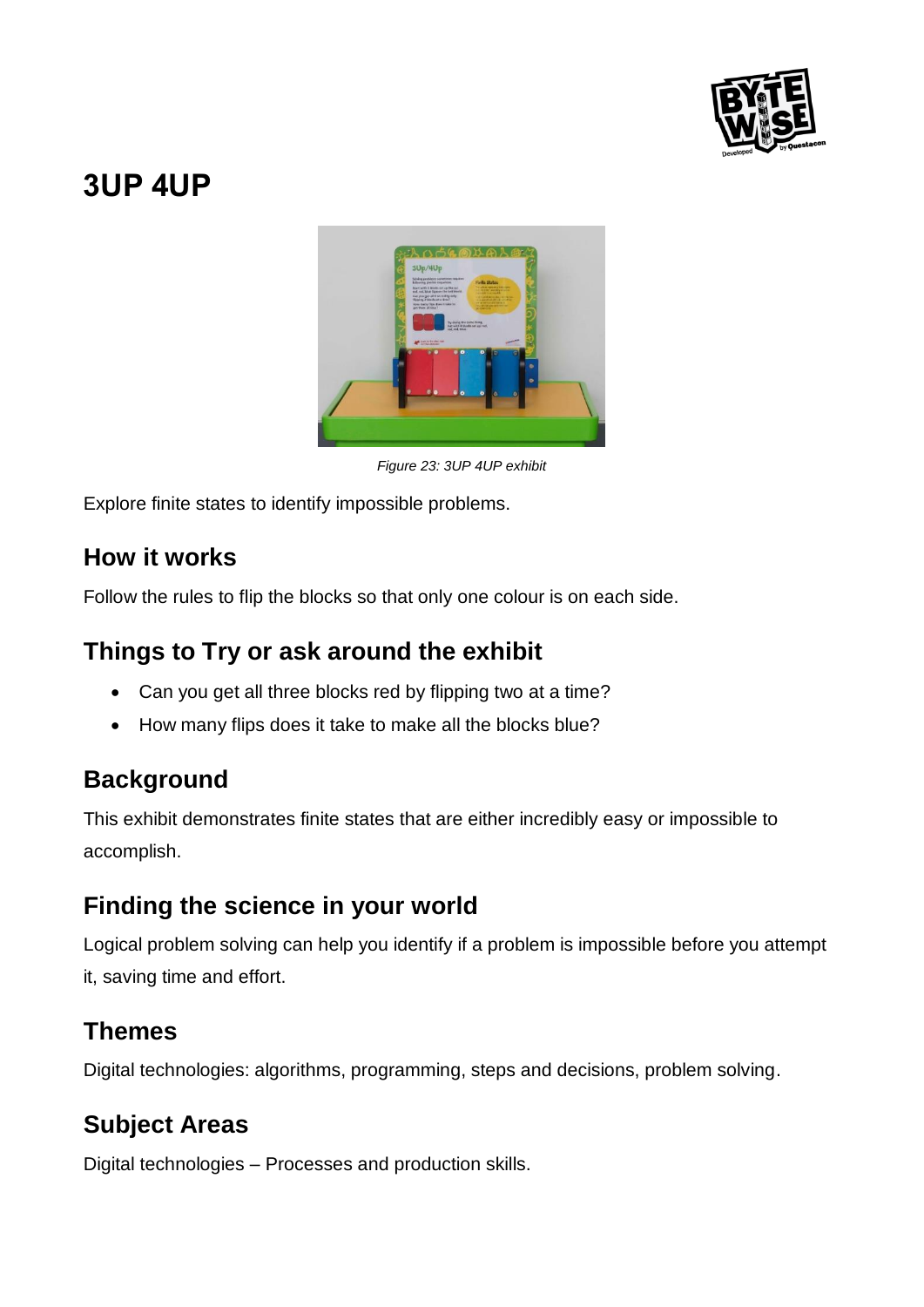

# **Australian Curriculum Links**

*Byte Wise* exhibits link to the Australian National Curriculum across all years, particularly in Mathematics and Digital Technologies. Core links indicate content that is directly covered within the exhibition, while optional links indicate content that depends on how exhibits are facilitated or presented.

# **Foundation – Year 2 core links**

- Data Representation and Interpretation (ACMSP263)
	- o Represent data with objects and drawings where one object or drawing represents one data value. Describe the displays
- Digital Technologies Processes and Production Skills (ACTDIP004)
	- o Follow, describe and represent a sequence of steps and decisions (algorithms) needed to solve simple problems
- Digital Technologies Knowledge and Understanding (ACTDIK002)
	- o Recognise and explore patterns in data and represent data as pictures, symbols and diagrams

### **Foundation core links**

- Number Place and Value (ACMNA289)
	- o Compare, order and make correspondences between collections, initially to 20, and explain reasoning
- Patterns and Algebra (ACMNA005)
	- o Sort and classify familiar objects and explain the basis for these classifications. Copy, continue and create patterns with objects and drawings

#### **Year 1 core links**

- Using Units of Measurement (ACMMG019)
	- o Measure and compare the lengths and capacities of pairs of objects using uniform informal units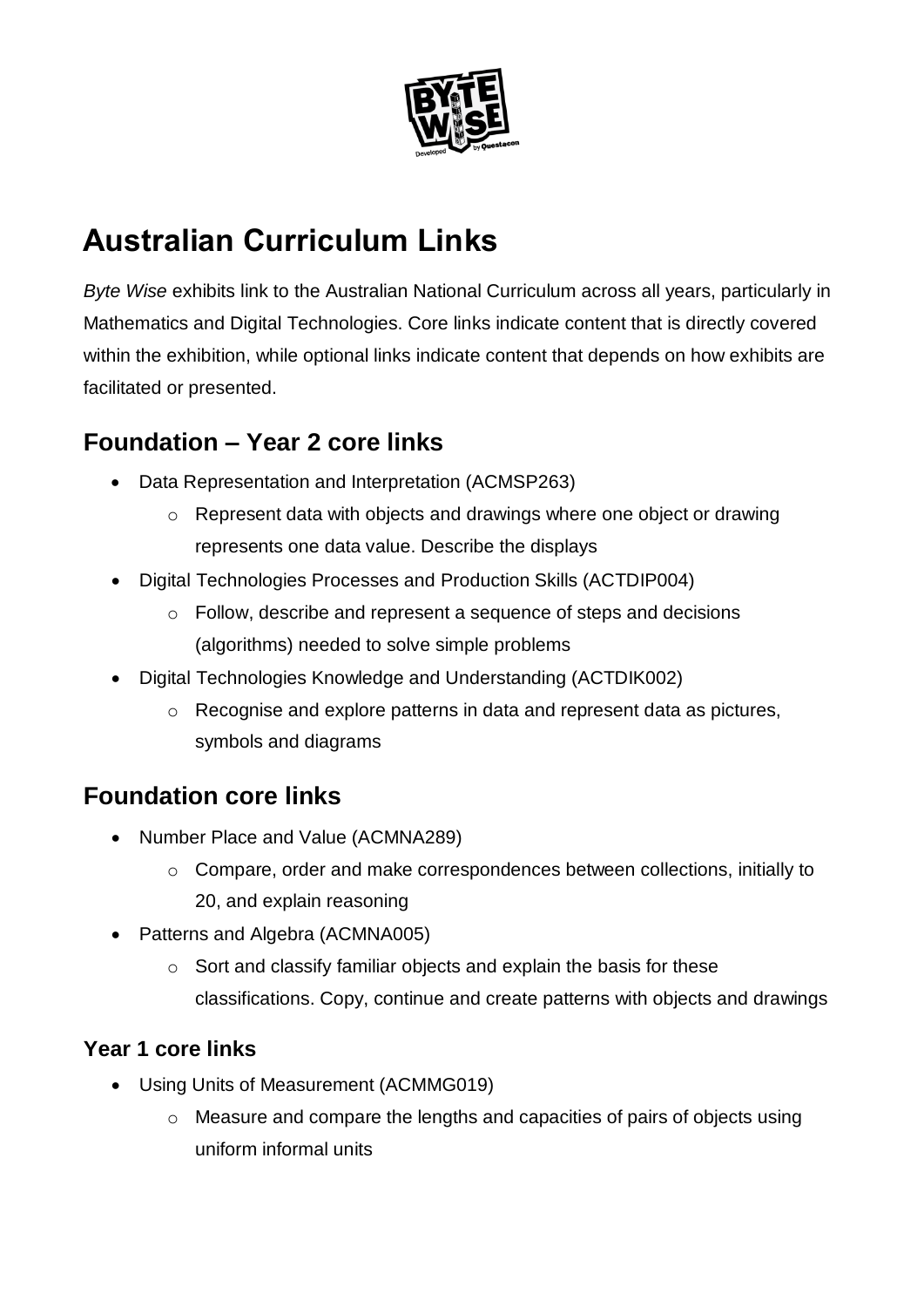

#### **Year 1 optional links**

- Data Representation and Interpretation (ACMSP262)
	- o Choose simple questions and gather responses and make simple inferences

#### **Year 2 core links**

- Using Units of Measurement (ACMMG037)
- Compare and order several shapes and objects based on length, area, volume and capacity using appropriate uniform informal units
- Using Units of Measurement (ACMMG038)
- Compare masses of objects using balance scales

#### **Year 2 optional links**

- Shape (ACMMG043)
	- o Describe the features of three-dimensional objects
- Number and Place Value (ACMNA028)
	- o Group, partition and rearrange collections up to 1000 in hundreds, tens and ones to facilitate more efficient counting

#### **Year 3 optional links**

- Using Units of Measurement (ACMMG061)
	- o Measure, order and compare objects using familiar metric units of length, mass and capacity
- Chance (ACMSP067)
	- o Conduct chance experiments, identify and describe possible outcomes and recognise variation in results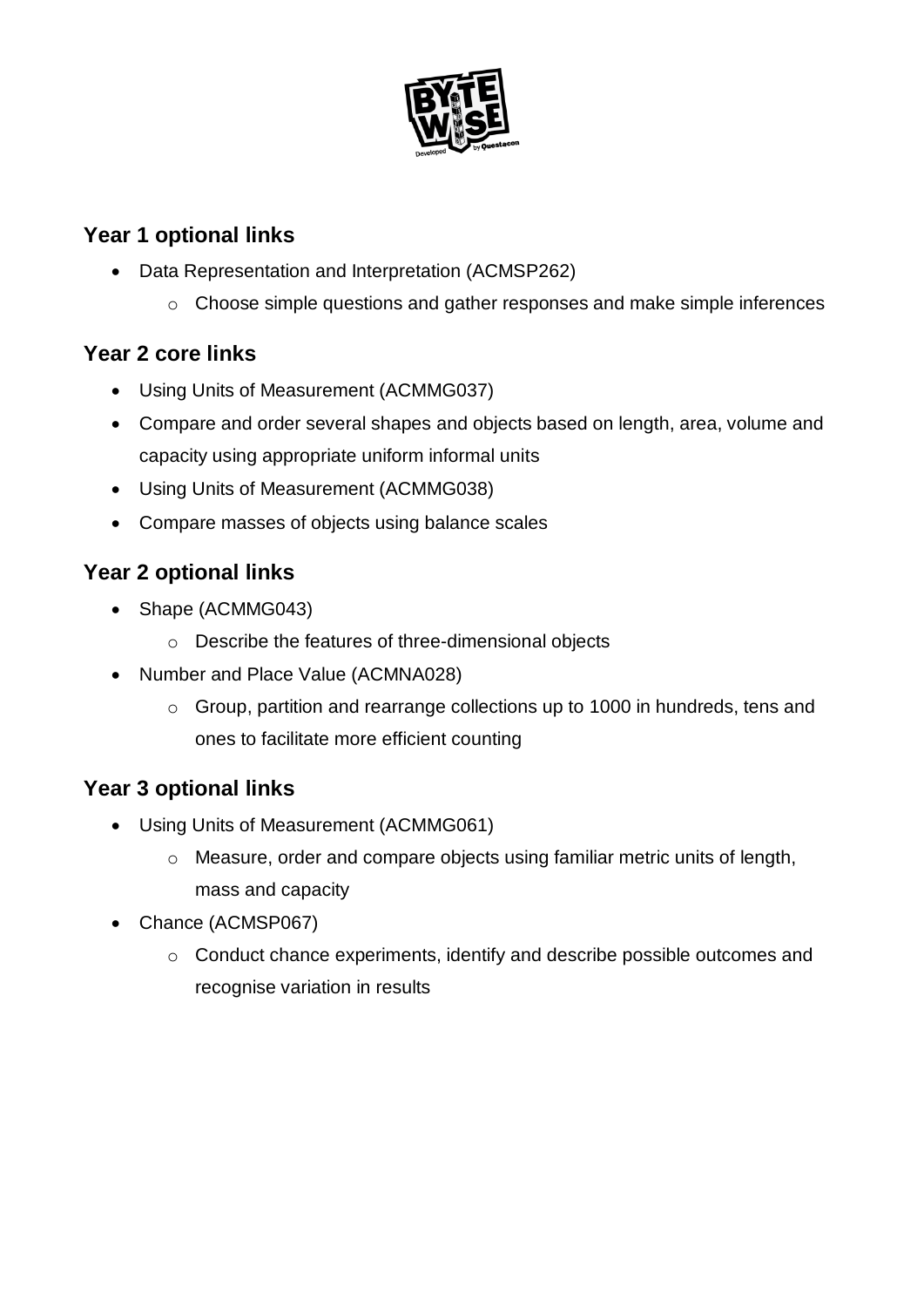

#### **Years 3-4 core links**

- Digital Technologies Processes and Production Skills (ACTDIP010)
	- o Define simple problems, and describe and follow a sequence of steps and decisions (algorithms) needed to solve them

#### **Year 3-4 optional links**

- Digital Technologies Processes and Production Skills (ACTDIP011)
	- o Implement simple digital solutions as visual programs with algorithms involving branching (decisions) and user input

#### **Year 4 optional link**

- Using Units of Measurement (ACMMG084)
	- o Use scaled instruments to measure and compare lengths, masses, capacities and temperatures
- Shape (ACMMG087)
	- o Compare and describe two dimensional shapes that result from combining and splitting common shapes, with and without the use of digital technologies

#### **Year 5-6 core links**

- Digital Technologies Knowledge and Understanding (ACTDIK015)
	- o Examine how whole numbers are used to represent all data in digital systems

#### **Year 6 core links**

- Shape (ACMMG140)
- Construct simple prisms and pyramids

#### **Year 7-8 optional links**

- Digital Technologies Knowledge and Understanding (ACTDIK024)
	- o Investigate how digital systems represent text, image and audio data in binary

#### **Year 8 core links**

- Real Numbers (ACMNA186)
- Investigate the concept of irrational numbers, including  $\pi$